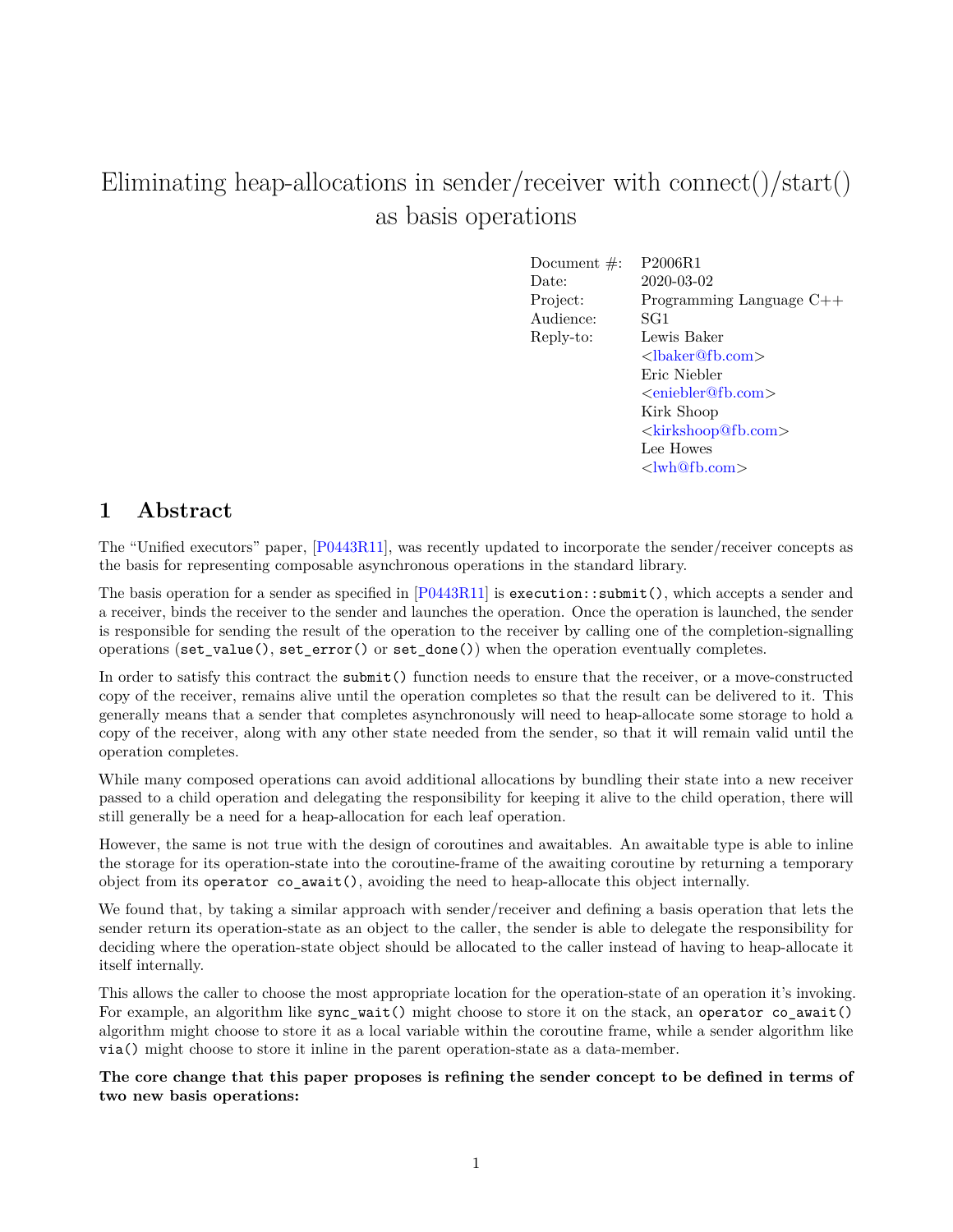- connect(sender auto&&, receiver auto&&) -> operation\_state Connects a sender to a receiver and returns the operation-state object that stores the state of that operation.
- start(operation\_state auto&) noexcept -> void Starts the operation (if not already started). An operation is not allowed to signal completion until it has been started.

There are several other related changes in support of this:

- Retain and redefine the submit() operation as a customizable algorithm that has a default implementation in terms of connect() and start().
- Add an operation state concept.
- Add two new type-traits queries: connect\_result\_t<S, R> is nothrow receiver of v<R, An...>

In addition to these changes, this paper also incorporates a number of bug fixes to wording in  $[P0443R11]$ discovered while drafting these changes.

# **2 Motivation**

This paper proposes a refinement of the sender/receiver design to split out the submit() operation into two more fundamental basis operations; connect(), which takes a sender and a receiver and returns an object that contains the state of that async operation, and start(), which is used to launch the operation.

There are a number of motivations for doing this, each of which will be explored in more detail below:

- It eliminates the need for additional heap-allocations when awaiting senders within a coroutine, allowing the operation-state to be allocated as a local variable in the coroutine frame.
- It allows composed operations to be defined that do not require any heap allocations. This should allow usage of a reasonable subset of async algorithms in contexts that do not normally allow heap-allocations, such as embedded or real-time systems.
- It allows separating the preparation of a sender for execution from the actual invocation of that operation, satisfying one of the desires expressed in [\[P1658R0\]](#page-31-1).
- It makes it easier and more efficient to satisfy the sender/receiver contract in the presence of exceptions during operation launch.

#### **2.1 Lifetime impedance mismatch with coroutines**

The paper "Unifying asynchronous APIs in the  $C++$  standard library"  $[P1341R0]$  looked at the interoperability of sender/receiver with coroutines and showed how senders could be adapted to become awaitables and how awaitables could be adapted to become senders.

However, as [\[P1341R0\]](#page-31-2) identified, adapting between sender/awaitable (in either direction) typically incurs an additional heap-allocation. This is due to senders and awaitables generally having inverted ownership models.

#### **2.1.1 The existing sender/receiver ownership model**

With the submit()-based asynchronous model of sender/receiver, the submit() implementation cannot typically assume that either the sender or the receiver passed to it will live beyond the call to submit(). This means for senders that complete asynchronously the implementation of submit() will typically need to allocate storage to hold the receiver (so it can deliver the result) as well as any additional state needed by the sender for the duration of the operation. This state is often referred to as the "operation state".

See Example 2 in Appendix A.

Note that some senders may be able to delegate the allocation of the operation-state to a child operation's submit() implementation by wrapping up the the receiver and other state into a new receiver wrapper and passing this wrapper to the submit() call of the child operation.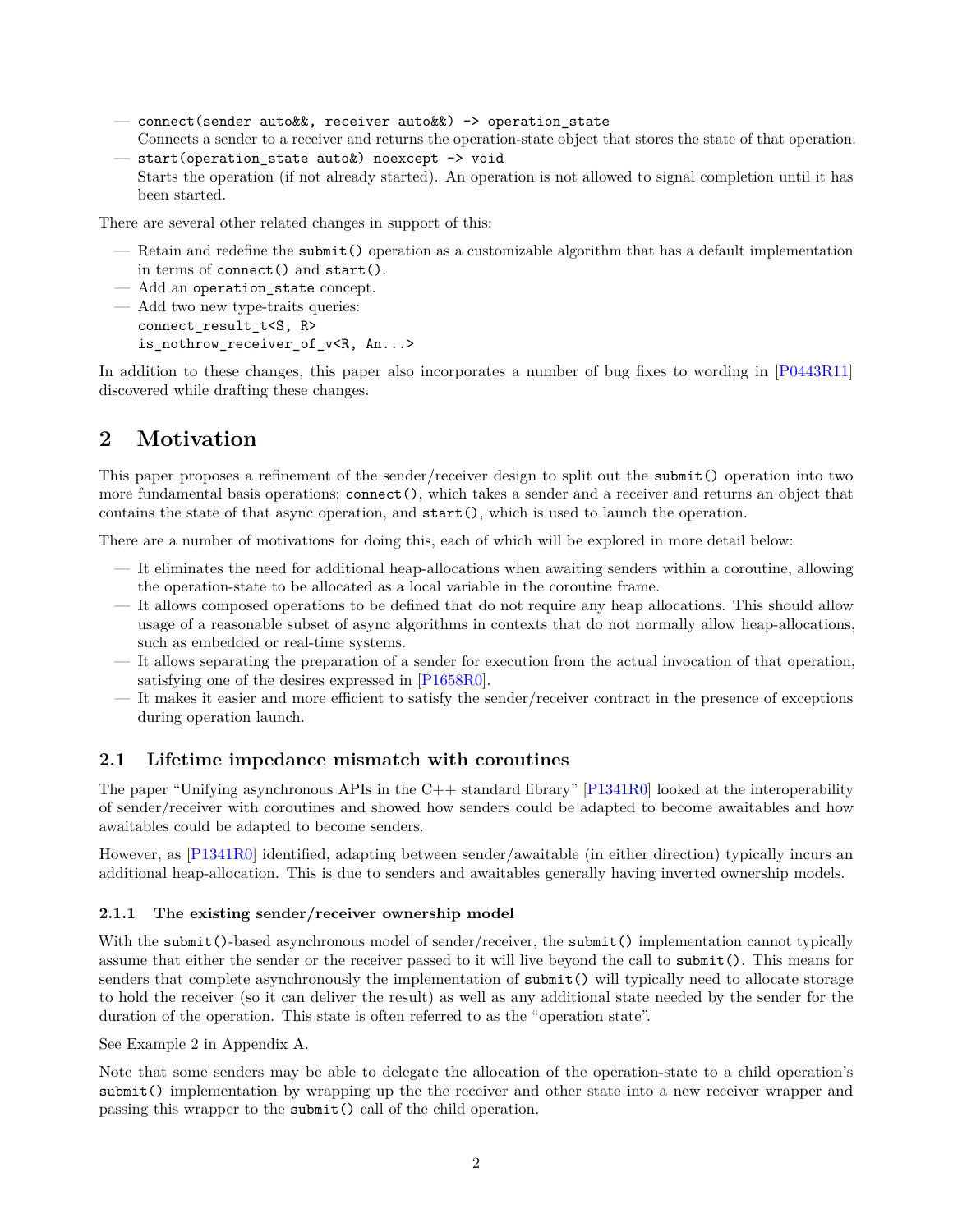See Example 1 in Appendix A.

This delegation can be recursively composed, potentially allowing the state of an entire chain of operations to be aggregated into a single receiver object passed to the leaf operation. However, leaf-operations will typically still need to allocate as, by definition of being a leaf operation, they won't have any other senders they can delegate to.

In this model, the leaf operation allocates and owns storage required to store the operation state and the leaf operation is responsible for ensuring that this storage remains alive until the operation completes.

So in the sender/receiver model we can coalesce allocations for a chain of operations and have the the allocation performed only by the leaf-operation. Note that for an operation that is composed of multiple leaf operations, however, it will still typically require multiple heap-allocations over the lifetime of the operation.

#### **2.1.2 The coroutine ownership model**

With coroutines the ownership model is reversed.

An asynchronous operation is represented using an awaitable object when using coroutines instead of a sender. The user passes the awaitable object to a co await expression which the compiler translates into a sequence of calls to various customization points.

The compiler translates the expression 'co\_await *expr*' expression into something roughly equivalent to the following (some casts omitted for brevity):

```
// 'co_await expr' becomes (roughly)
decltype(auto) __value = expr ;
decltype(auto) __awaitable = promise.await_transform(__value);
decltype(auto) __awaiter = __awaitable.operator co_await();
if (!__awaiter.await_ready()) {
  // <suspend-coroutine>
  __awaiter.await_suspend(coroutine_handle<promise_type>::from_promise(promise));
  // <return-to-caller-or-resumer>
}
// <resume-point>
__awaiter.await_resume(); // This produces the result of the co_await expression
```
When a coroutine is suspended at a suspension point, the compiler is required to maintain the lifetime of any objects currently in-scope - execution returns to the caller/resumer without exiting any scopes of the coroutine). The compiler achieves this by placing any objects whose lifetime spans a suspension point into the coroutine-frame, which is typically allocated on the heap instead of on the stack, and thus can persist beyond the coroutine suspending and returning execution to its caller/resumer.

The important thing to note in the expansion of a co\_await expression above is that the awaitable object has the opportunity to return an object from its operator co\_await() method and this return-value becomes a temporary object whose lifetime extends until the end of the full-expression (ie. at the next semicolon). By construction this object will span the suspend-point (await\_ready() is called before the suspend-point and await\_resume() is called after the suspend-point) and so the compiler will ensure that storage for the awaiter object is reserved in the coroutine frame of the awaiting coroutine.

Implementations of awaitable types that represent async operations can use this behaviour to their advantage to externalize the allocation of the operation-state by storing the operation-state inline in the awaiting coroutine's coroutine-frame, thus avoiding the need for an additional heap-allocation to store it.

See Example 4 in Appendix A which shows an implementation of a simple allocation-free executor that uses this technique.

This same strategy of inlining storage of child operation's state into the storage for parent operation also occurs when the compiler applies the coroutine heap-allocation elision optimization (see [\[P0981R0\]](#page-31-3)). This optimization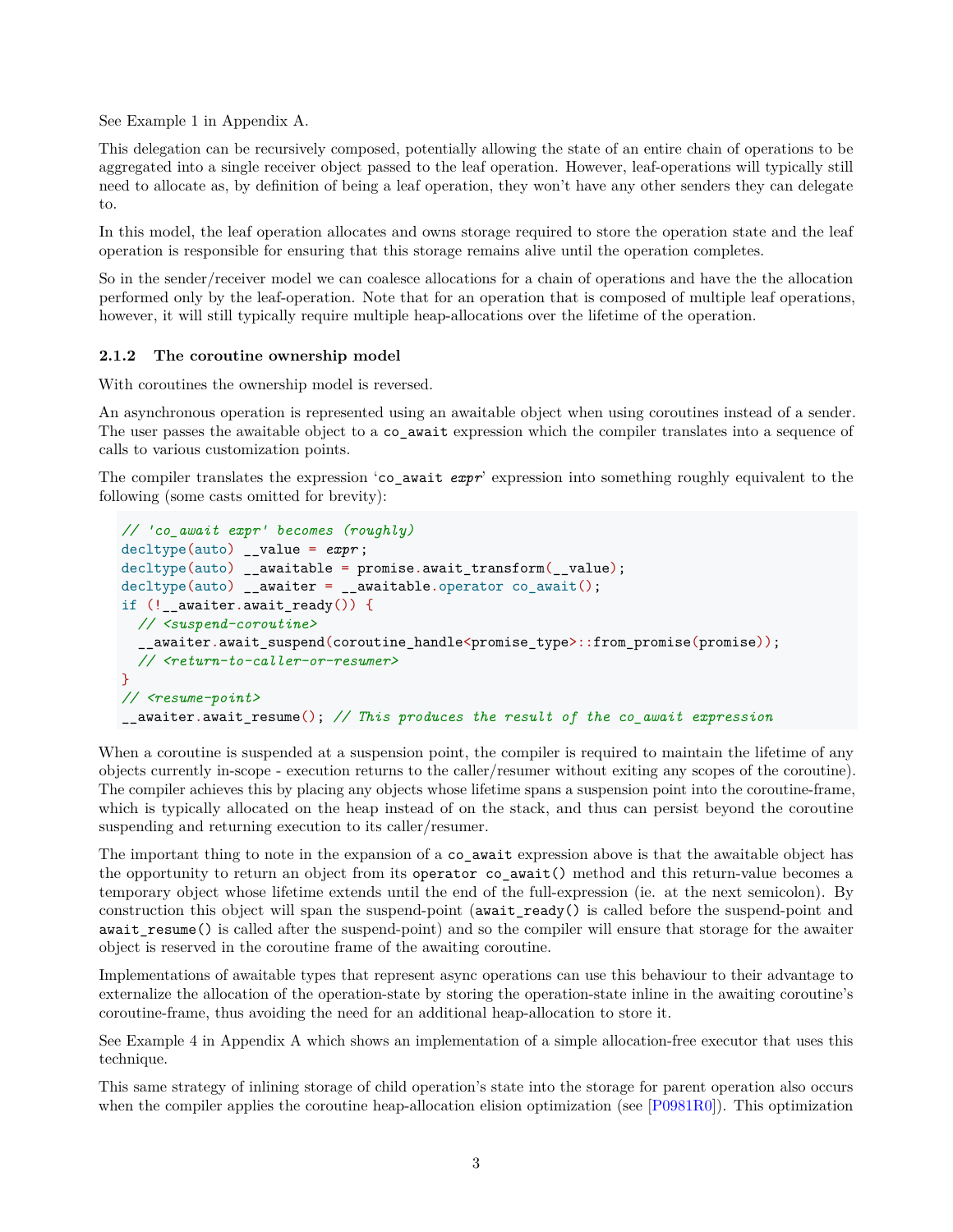works by allowing the compiler to elide heap-allocations for child coroutine-frames whose lifetimes are strictly nested within the lifetime of the caller by inlining the allocation into storage space reserved for it in the parent coroutine-frame.

**Taken to its limit, this strategy tends towards a single allocation per high-level operation that contains enough storage for the entire tree of child operations** (assuming the storage requirements of the child operations can be statically calculated by the compiler).

#### **2.1.3 Comparing Sender/Receiver and Coroutine Lifetime Models**

Taking a step-back we can make some comparisons of the differences of ownership/lifetime models in submit() based sender/receiver and coroutines/awaitables:

| Sender/Receiver                                                                                                                                                                                                                                          | Coroutines/Awaitables                                                                                                                                                                                                                                                |  |
|----------------------------------------------------------------------------------------------------------------------------------------------------------------------------------------------------------------------------------------------------------|----------------------------------------------------------------------------------------------------------------------------------------------------------------------------------------------------------------------------------------------------------------------|--|
| Coalesces allocations/state into child operations by<br>wrapping receivers.                                                                                                                                                                              | Coalesces allocations into parent operations by<br>returning state from operator co_await() and by<br>HALO inlining child coroutine-frames.                                                                                                                          |  |
| Tends towards a single allocation for each leaf-level<br>operation.                                                                                                                                                                                      | Tends towards a single allocation per top-level<br>operation.                                                                                                                                                                                                        |  |
| Type of operation-state is hidden from consumer - an<br>internal implementation detail.                                                                                                                                                                  | Type of operation-state is exposed to caller allowing<br>its storage to be composed/inlined into parent<br>operation-state.                                                                                                                                          |  |
| Producer is responsible for keeping operation-state<br>alive until the operation completes and destroying<br>the operation-state after it completes.                                                                                                     | Consumer is responsible for keeping the<br>operation-state alive until the operation completes<br>and destroying the operation-state after it completes.                                                                                                             |  |
| Often requires moving state of higher-level operations<br>between operation-states of different leaf operations<br>many times as different leaf operations come and go.                                                                                  | Allows storing state of higher-level operations in a<br>stable location (the higher-level operation-state) and<br>passing references to that operation-state into child<br>operations (eg. via the coroutine_handle)                                                 |  |
| Higher-level operations will often need a number of<br>separate heap-allocations over its lifetime as different<br>leaf operations come and go. Allows dynamically<br>adjusting memory usage over time, potentially<br>reducing overall memory pressure. | Higher-level operations tend to allocate a single<br>larger allocation, reducing the overall number of<br>allocations, but some of this storage may go unused<br>during some parts of the operation, potentially<br>leading to higher memory pressure in some cases. |  |

#### **2.1.4 Adapting between sender/receiver and coroutines**

One of the goals for the sender/receiver design has been to integrate well with coroutines, allowing applications to write asynchronous code in a synchronous style, using the co\_await keyword to suspend the coroutine until the asynchronous operation completes.

The paper [\[P1341R0\]](#page-31-2) showed that it is possible to adapt typed-senders to be awaitable and that it's possible to adapt awaitables to become senders. It also discussed how the inverted ownership model resulted in the overhead of an extra heap-allocation whenever we do this.

When we adapt an awaitable to become a sender we need to heap-allocate a new coroutine-frame that can co\_await the awaitable, get the result and then pass the result to a receiver. This coroutine-frame is not generally eligible for the heap-allocation elision optimization (HALO) as the lifetime of the coroutine is not nested within the lifetime of the caller.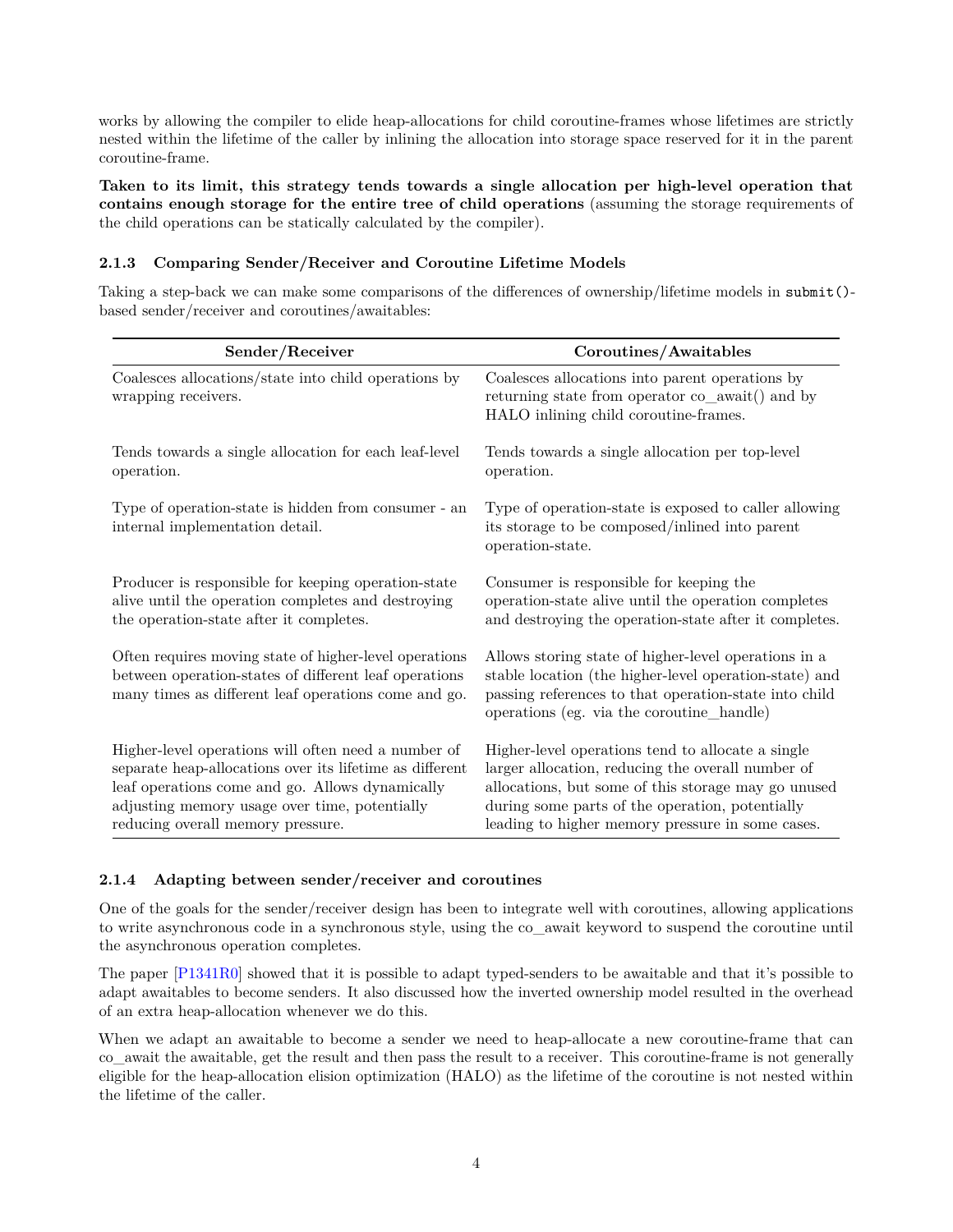When we adapt a sender to become an awaitable, the sender will generally need to heap-allocate the operationstate at the leaf-operation as the sender does not know that the coroutine will implicitly keep the sender and receiver passed to submit() alive beyond the call to submit().

The paper [\[P1341R0\]](#page-31-2) thus proposed to make the core concept for representing asynchronous operations a Task, which required implementations to provide both the sender and awaitable interfaces so that tasks could be used either in code that used senders or in code that used coroutines interchangeably. Implementations could provide one of the implementations and the other would have a default implementation provided, albeit with some overhead, or it could provide native implementations of both sender and awaitable interfaces to achieve better performance.

There were a few downsides to this approach, however.

- It forced a dependency of the core concepts on coroutines (operator co\_await() and coroutine\_handle type) and this meant that implementers that may not be able to initially implement coroutines for their platforms would be unable to implement the core asynchronous concepts.
- To achieve the best performance for both sender/receiver and coroutines would require implementing every algorithm twice - once under sender/receiver using its ownership model and once under coroutines for its ownership model.

This would not only be required for your algorithm but for the entire closure of algorithms that your algorithm is built on.

Having to implement two versions of each algorithm places a high burden on implementers of these algorithms.

Thus, we no longer recommend pursuing the Task concept that requires both coroutines and sender/receiver interfaces to be implemented.

The changes proposed by this paper change the ownership model of sender/receiver to be the same as that of coroutines. This allows us to instead build a generic implementation of operator co\_await() that can work with any typed\_sender and that does not require any additional heap-allocations.

This eliminates the need to implement async algorithms twice to be able to get efficient usage with both coroutines and senders. An async algorithm can just implement the sender-interface and can rely on the default operator co\_await() implementation for senders to allow it to be efficiently used in co\_await expressions.

Note that a particular type that implements the sender concept can still choose to provide a custom implementation of operator co\_await() if desired.

### **2.2 Simplifying exception-safe implementations of sender algorithms**

The semantics of the submit() method as described in [\[P0443R11\]](#page-31-0) required that the implementation of submit() would eventually call one of the receiver methods that indicates completion of the operation if submit() returns normally.

While the specification was silent on the semantics if submit() were to exit with an exception, the intent was that submit() would not subsequently invoke (or have successfully invoked) any of the completion-signalling functions on the receiver.

This allows the caller to catch the exception thrown out of submit() if desired and either handle the error or pass the error onto the caller's receiver by calling set\_error().

However, implementations of algorithms that are themselves senders must be careful when implementing this logic to ensure that they are able to correctly handle an exception propagating from the call to submit(). If it naively moves its receiver into the receiver wrapper it passes to a child operation's submit() function then if that submit() function invocation throws then the caller may be left with its receiver now being in a moved-from state and thus not being able to deliver a result to its receiver.

A good demonstration of the problem is in the implementation of a sequence() algorithm that takes two senders and launches the two operations in sequence - only calling submit() on the second sender once the first sender has completed with set\_value().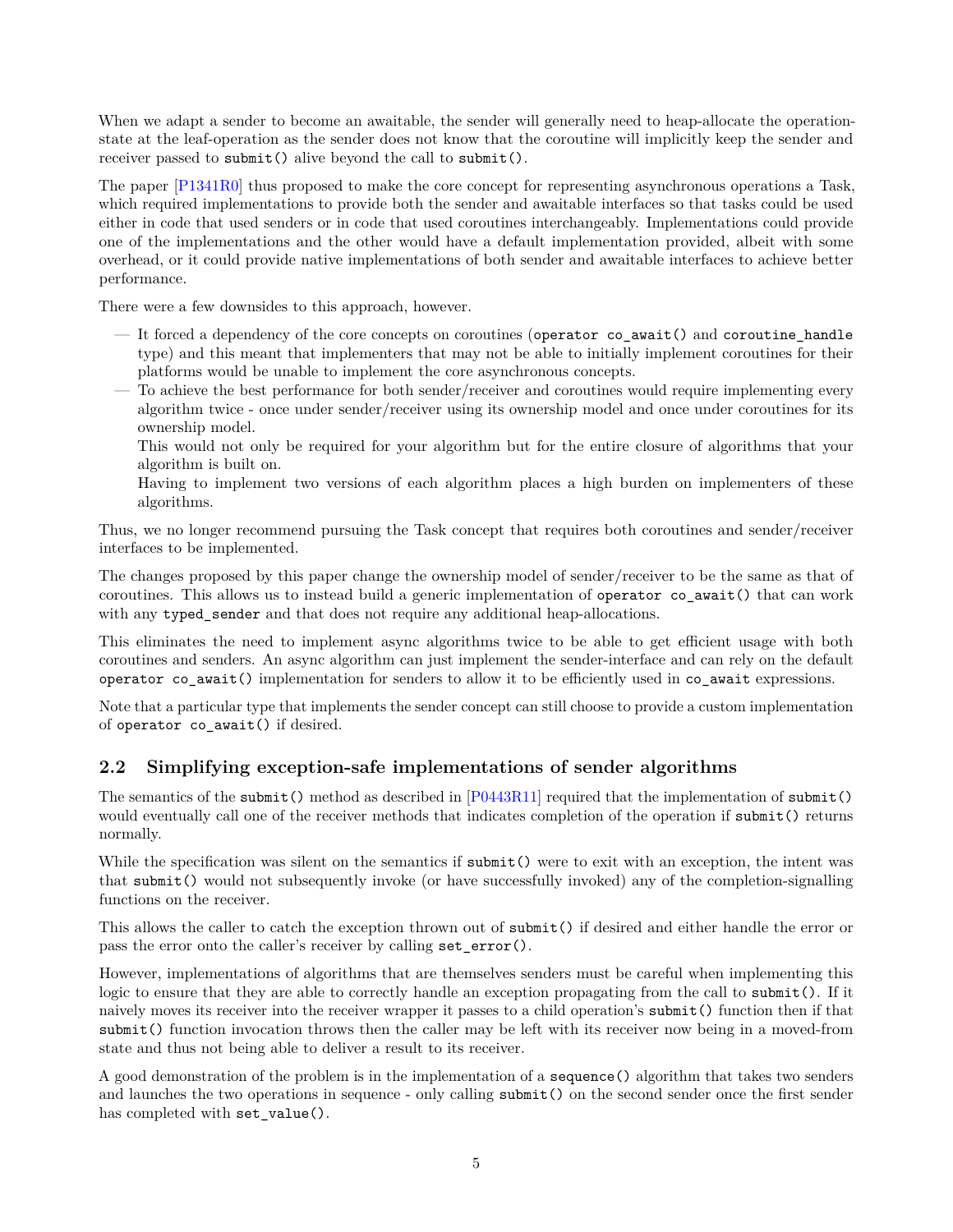Example 1 in Appendix B highlights the problem with a naive implementation of this algorithm.

One strategy for implementing a correct, exception-safe implementation is for the caller to store its receiver in a stable location and then only pass a pointer or reference to that receiver to the receiver-wrapper passed to the child operation's submit() function.

However, under the sender/receiver design described in [\[P0443R11\]](#page-31-0), getting access to a stable location for the receiver would typically require a heap-allocation.

Example 2 in Appendix B shows a solution that makes use of a shared\_ptr to to allow correctly handling exceptions that might be thrown from the second sender's submit().

The changes to the sender/receiver design proposed by this paper provides a solution to this that does not require a heap-allocation to store the receiver. The receiver can be stored in the operation-state object returned from connect(), which the caller is required to store in a stable location until the operation completes. Then we can pass a receiver-wrapper into the child operation that just holds a pointer to this operation-state and can get access to the receiver via that pointer.

Example 3 in Appendix B shows the alternative connect()/start()-based implementation of the sequence() algorithm for comparison.

This allows some algorithms to further reduce the number of heap-allocations required to implement them compared to the submit()-based implementation.

#### **2.3 Ability to separate resource allocation for operation from launch**

The paper [\[P1658R0\]](#page-31-1) "Suggestions for Consensus on Executors" suggested factoring submit() into more basic operations - a finalize() and a start().

[\[P1658R0\]](#page-31-1) makes the observation that the submit() operation signals that the sender is 1. ready for execution and 2. may be executed immediately, and suggests that it would be valuable to be able to decouple the cost of readying a sender from its launch.

Examples of expensive finalization mentioned in [\[P1658R0\]](#page-31-1) include:

- Memory allocation of temporary objects required during execution
- Just-in-time compilation of heterogeneous compute kernels
- Instantiation of task graphs
- Serialization of descriptions of work to be executed remotely

Being able to control where the expensive parts of launching an operation occurs is important for performanceconscious code.

Splitting the submit() operation up into a connect() and start() operations should make this possible.

# **3 Proposed Wording**

This wording change is described as a delta to [\[P0443R11\]](#page-31-0).

[ Editor's note: Update subsection "Header <execution> synopsis" as follows: ]

```
// Customization points
inline namespace unspecified {
  inline constexpr unspecified set_value = unspecified ;
  inline constexpr unspecified set_done = unspecified ;
  inline constexpr unspecified set_error = unspecified ;
  inline constexpr unspecified execute = unspecified ;
  inline constexpr unspecified connect = unspecified ;
  inline constexpr unspecified start = unspecified ;
  inline constexpr unspecified submit = unspecified ;
```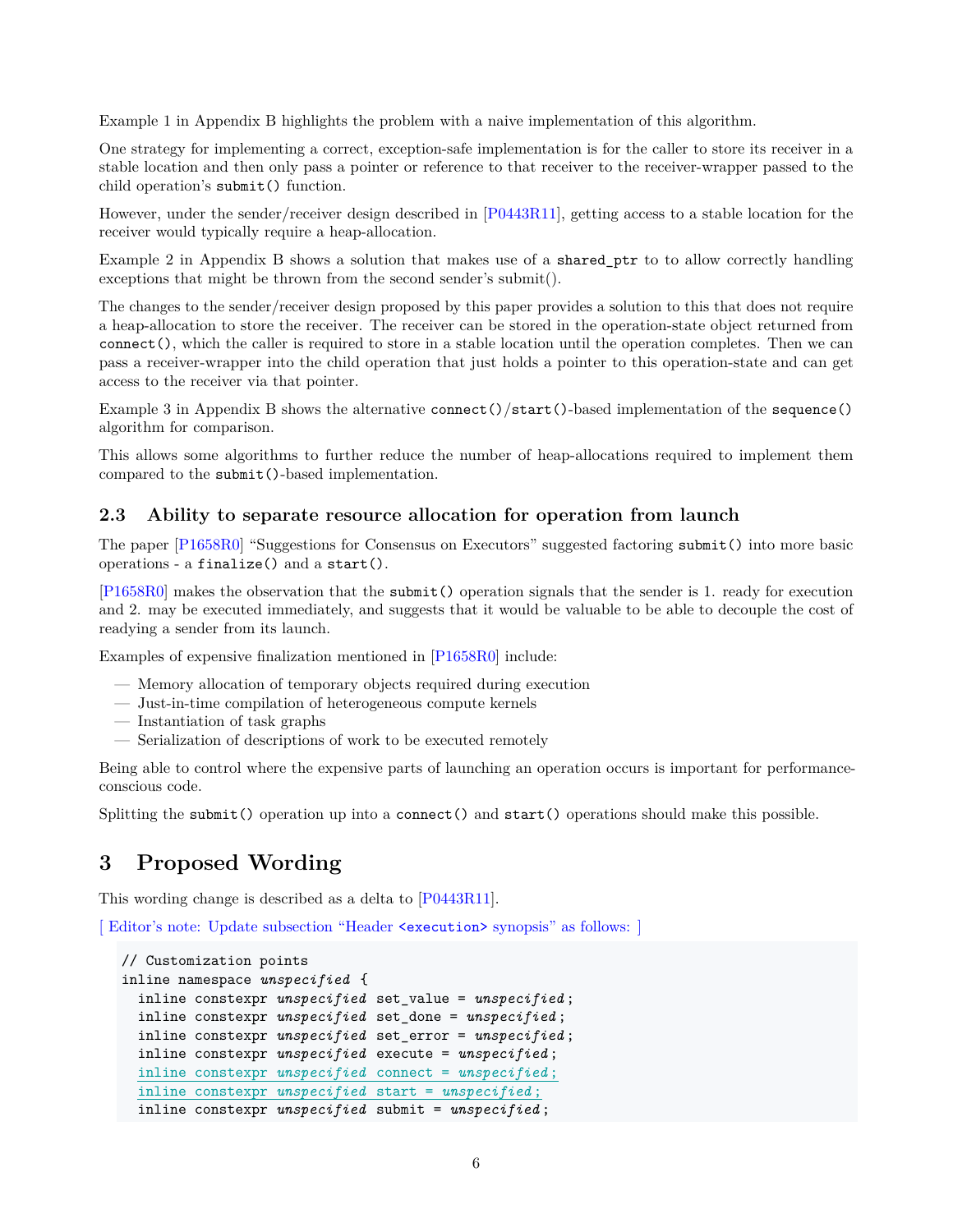```
inline constexpr unspecified schedule = unspecified ;
 inline constexpr unspecified bulk_execute = unspecified ;
}
template<class S, class R>
  using connect_result_t = invoke_result_t<decltype(connect), S, R>;
template<class, class> struct as-receiver ; // exposition only
template<class, class> struct as-invocable ; // exposition only
// Concepts:
template<class T, class E = exception_ptr>
  concept receiver = see-below ;
template<class T, class... An>
  concept receiver_of = see-below ;
template<class R, class... An>
  inline constexpr bool is_nothrow_receiver_of_v =
    receiver_of<R, An...> &&
    is_nothrow_invocable_v<decltype(set_value), R, An...>;
template<class O>
  concept operation_state = see-below ;
template<class S>
  concept sender = see-below ;
template<class S>
  concept typed_sender = see-below ;
... as before
// Sender and receiver utilities type
class sink_receiver;
namespace unspecified { struct sender_base {}; }
using unspecified ::sender_base;
template<class S> struct sender_traits;
```
[ Editor's note: Change 1.2.2 "Invocable archetype" as follows: ]

The name execution::invocable\_archetype is an implementation-defined type that, along with any argument pack, models invocablesuch that invocable<execution::invocable\_archetype&> is true.

A program that creates an instance of execution::invocable\_archetype is ill-formed.

[Editor's note: Change 1.2.3.4 execution::execute, bullet 3 as follows:

Otherwise, if F is not an instance of  $as-invocable \lt R$ , E> for some type R, and invocable $\lt$ remove\_cvref\_t $\lt F\gt\&\gt$ && sender\_to<E, *as-receiver* <remove\_cvref\_t<F>, E>> is true, execution::submit(e, *as-receiver* < remove\_cvref\_t<F>, E> $\{\text{std}:\text{forward}\leq\text{F}\}$ ) if E and as-receiver<F> model sender to, where *as-receiver* is some implementation-defined class template equivalent to: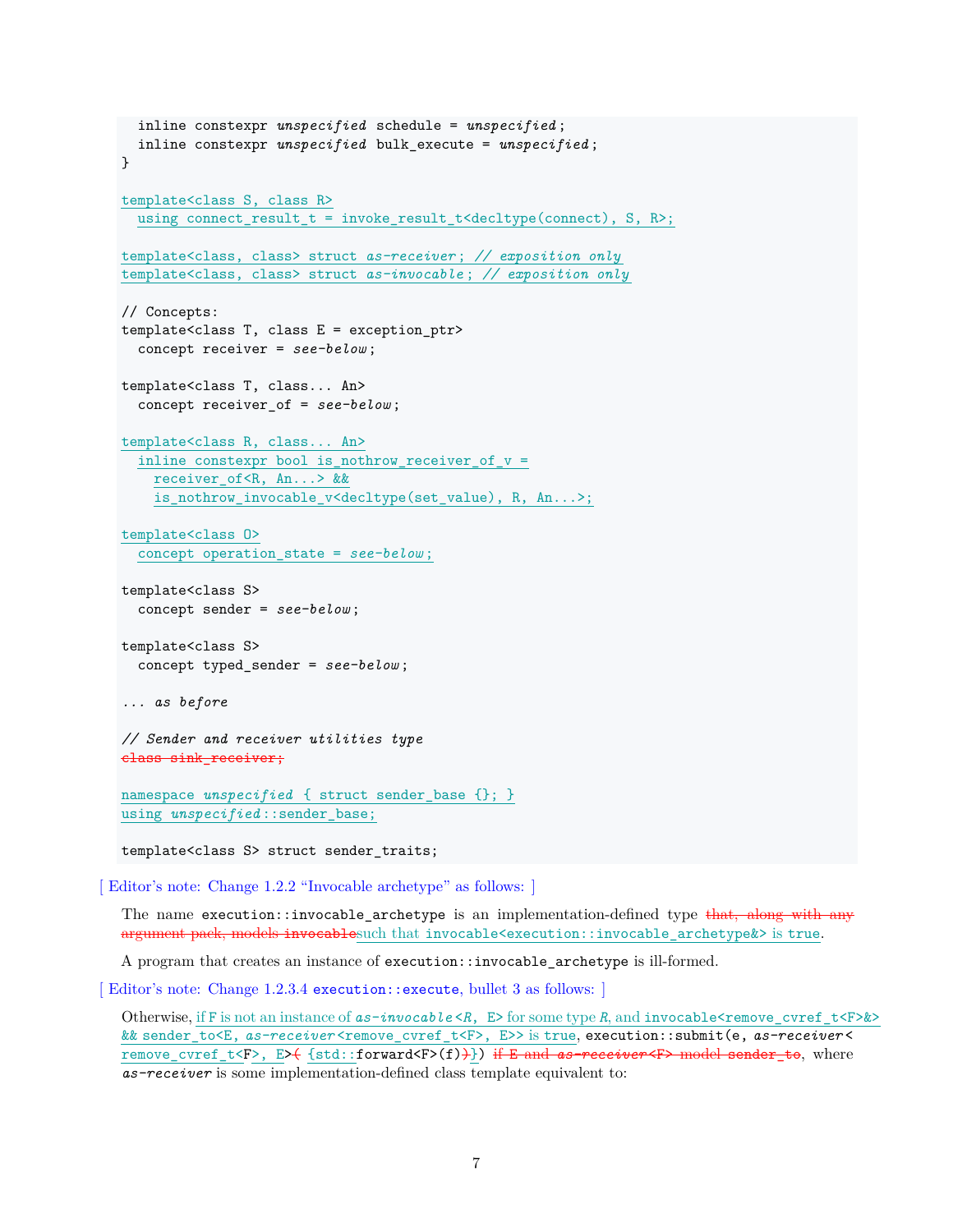```
template<invocableclass F, class>
struct as-receiver {
private:
 using invocable_type =std::remove_cvref_t;
  invocable typeF f ;
public:
  explicit as-receiver (invocable_type&& f)
    \div f_{\text{move} if \text{noexcept}(f)} \explicit as-receiver (const invocable_type& f) : f_(f) {}
  as-receiver (as-receiver && other) = default;
  void set value() noexcept(is nothrow invocable v<F&>) {
    invoke(f_);
  }
  [[noreturn]] void set_error(std::exception_ptr) noexcept {
    terminate();
 }
  void set_done() noexcept {}
};
```
[Editor's note: Before subsection 1.2.3.5 "execution::submit", add the following two subsections, and renumber the subsequent subsections. ]

#### **1.2.3.x execution::connect**

The name execution::connect denotes a customization point object. The expression execution::connect(S, R) for some subexpressions S and R is expression-equivalent to:

- S.connect(R), if that expression is valid, if its type satisfies operation\_state, and if the type of S satisfies sender.
- Otherwise, connect( $S$ ,  $R$ ), if that expression is valid, if its type satisfies operation state, and if the type of S satisfies sender, with overload resolution performed in a context that includes the declaration

void connect();

and that does not include a declaration of execution::connect.

— Otherwise, *as-operation* {S, R}, if R is not an instance of *as-receiver* <*F* , S> for some type *F*, and if receiver\_of<T> && *executor-of-impl* <U, *as-invocable* <T, S>> is true where T is the type of R without *cv*-qualification and U is the type of S without *cv*-qualification, and where *as-operation* is an implementation-defined class equivalent to

```
struct as-operation {
  U e;
  T r_;
  void start() noexcept try {
    execution::execute(std::move(e_), as-invocable <T, S>{r_});
  } catch(...) {
    execution::set_error(std::move(r), current exception());
  }
};
```
and  $as-invocab$  is a class template equivalent to the following:

```
template<class R, class>
 struct as-invocable {
R* r_{-};
```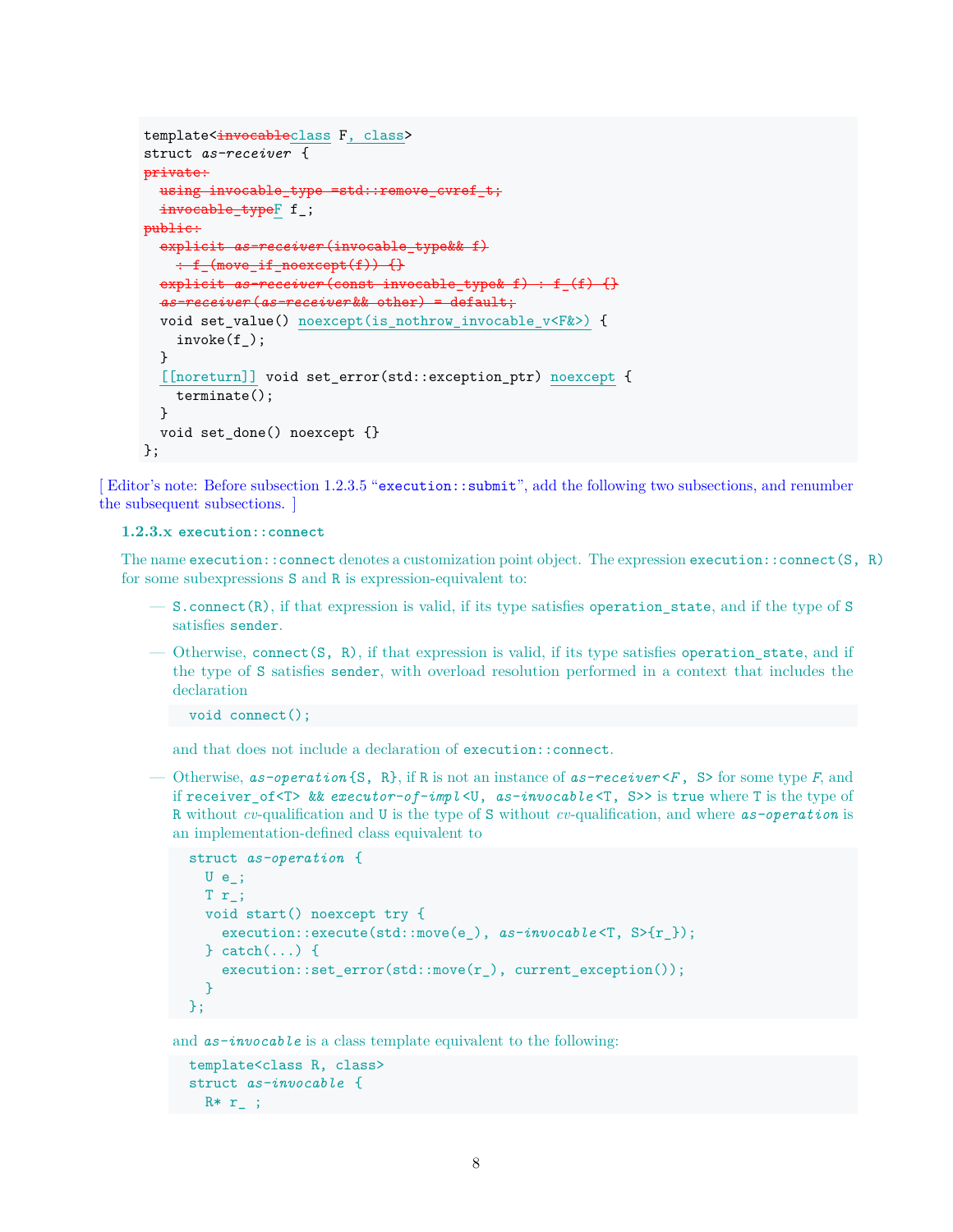```
explicit as-invocable (R& r) noexcept
    : r_{\text{1}}(std::addressof(r)) {}
  as-invocable (as-invocable && other) noexcept
    : r_(std::exchange(other.r_, nullptr)) {}
  ~as-invocable () {
    if(r_)
      execution::set_done(std::move(*r_));
  }
  void operator()() & noexcept try {
    execution::set_value(std::move(*r_));
    r = nullptr;} catch(...) {
    execution::set_error(std::move(*r_), current_exception());
    r_{-} = nullptr;
  }
};
```
— Otherwise, execution::connect(S, R) is ill-formed.

#### **1.2.3.x execution::start**

The name execution::start denotes a customization point object. The expression execution::start(O) for some lvalue subexpression O is expression-equivalent to:

- O.start(), if that expression is valid.
- Otherwise, start(O), if that expression is valid, with overload resolution performed in a context that includes the declaration
	- void start();

and that does not include a declaration of execution::start.

— Otherwise, execution::start(O) is ill-formed.

[Editor's note: Change 1.2.3.5 "execution::submit" in recognition of the fact that submit is a customizable algorithm that has a default implementation in terms of connect/start as follows: ]

The name execution::submit denotes a customization point object.

A receiver object is *submitted for execution via a sender* by scheduling the eventual evaluation of one of the receiver's value, error, or done channels.

For some subexpressions s and r, let S be a type such that  $\text{decltype}((s))$  is S and let R be a type such that decltype( $(r)$ ) is R. The expression execution::submit(s, r) is ill-formed if R does not model receiver, or if S does not model either sender or executorsender\_to<S, R> is not true. Otherwise, it is expression-equivalent to:

- $-$  s. submit(r), if that expression is valid and S models sender. If the function selected does not submit the receiver object r via the sender s, the program is ill-formed with no diagnostic required.
- Otherwise, submit(s, r), if that expression is valid and S models sender, with overload resolution performed in a context that includes the declaration
	- void submit();

and that does not include a declaration of execution::submit. If the function selected by overload resolution does not submit the receiver object  $r$  via the sender  $s$ , the program is ill-formed with no diagnostic required.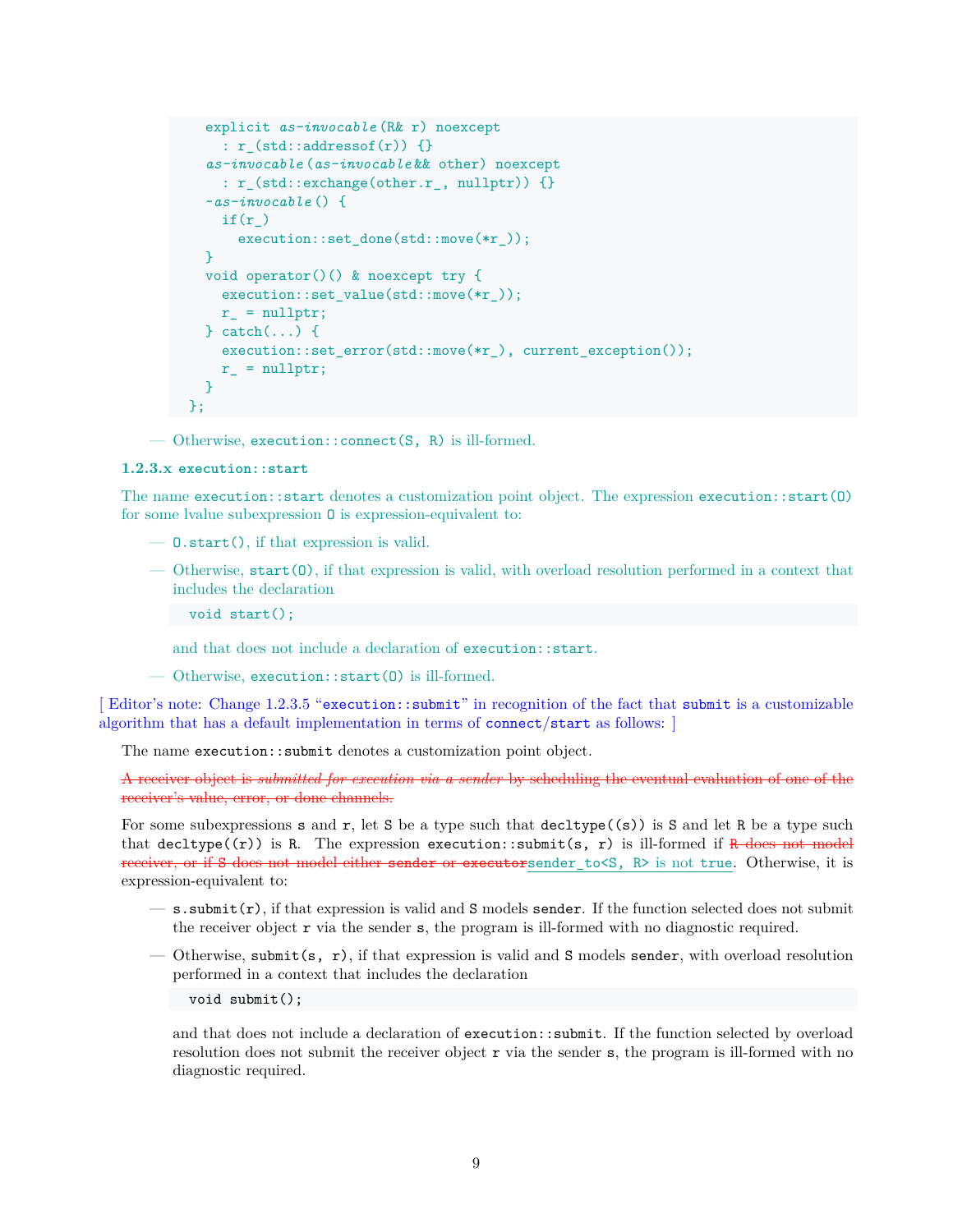— Otherwise, execution::execute(s, *as-invocable* <R>(forward<R>(r))) if S and *as-invocable* <R> model executor, where *as-invocable* is some implementation-defined class template equivalent to:

```
template<receiver R>
struct as-invocable {
private:
  using receiver_type = std::remove_cvref_t<R>;
  std::optional<receiver_type> r_{};
  void try_init_(auto&& r) {
    try {
      r_.emplace((decltype(r)&&) r);
    } catch(...) {
      execution::set_error(r, current_exception());
    }
  }
public:
  explicit as-invocable (receiver_type&& r) {
    try_init_(move_if_noexcept(r));
  }
  explicit as-invocable (const receiver_type& r) {
    try_init_(r);
  }
  as-invocable (as-invocable && other) {
   if(other.r) {
      try_init_(move_if_noexcept(*other.r_));
      other.r_.reset();
    }
  }
  ~as-invocable () {
    if(r_)
      execution::set_done(*r_);
  \mathcal{L}void operator()() {
    try {
      execution::set_value(*r_);
    } catch(...) {
      execution::set_error(*r_, current_exception());
    }
    r_.reset();
  }
};
```
— Otherwise, execution::start((new *submit-receiver* <S, R>{s,r})->state\_), where *submit-receiver* is an implementation-defined class template equivalent to

```
template<class S, class R>
struct submit-receiver {
  struct wrap {
    submit-receiver * p_;
    template<class...As>
      requires receiver_of<R, As...>
    void set_value(As&&... as) && noexcept(is_nothrow_receiver_of_v<R, As...>) {
      execution::set_value(std::move(p_->r_), (As&&) as...);
      delete p_;
    }
```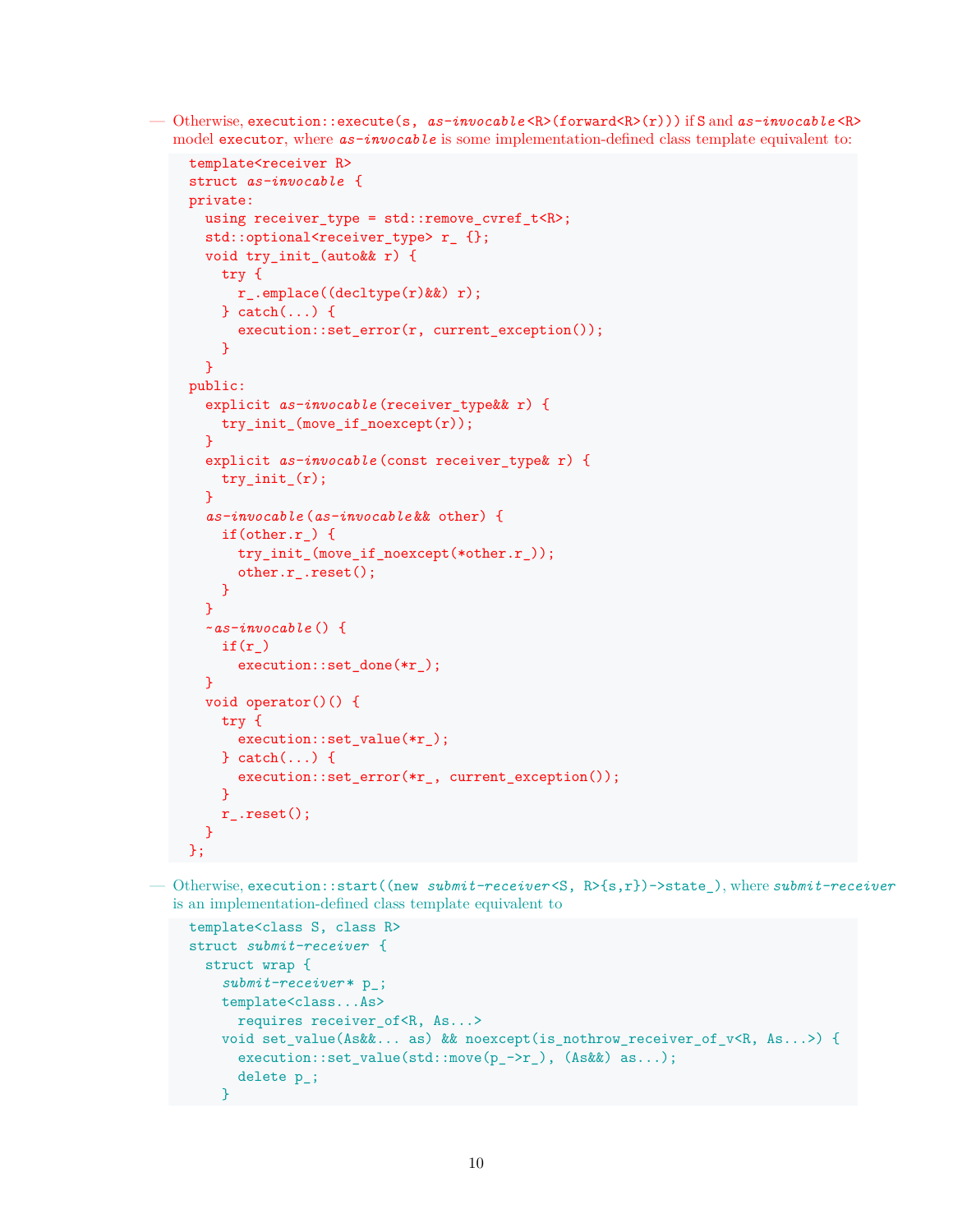```
template<class E>
      requires receiver<R, E>
    void set_error(E&& e) && noexcept {
      execution::set_error(std::move(p_->r_), (E&&) e);
      delete p_;
    }
   void set_done() && noexcept {
      execution::set_done(std::move(p_->r_));
      delete p_;
    }
  };
  remove_cvref_t<R> r_;
  connect result t<S, wrap> state ;
  submit-receiver (S&& s, R&& r)
    : r_((R&&) r)
    , state_(execution::connect((S&&) s, wrap{this}))
  {}
};
```
#### [ Editor's note: Change 1.2.3.6 execution::schedule as follows: ]

The name execution::schedule denotes a customization point object. For some subexpression s, let S be a type such that  $\text{decitype}((s))$  is S. The expression execution::schedule(Ss) for some subexpression S is expression-equivalent to:

- $\frac{S}{s}$ . schedule(), if that expression is valid and its type  $\frac{N}{s}$  models sender.
- Otherwise, schedule( $S<sub>s</sub>$ ), if that expression is valid and its type N models sender with overload resolution performed in a context that includes the declaration

void schedule();

and that does not include a declaration of execution::schedule.

- Otherwise, *decay-copy* (S) if the type S models sender.
- Otherwise, *as-sender* <remove cvref t<S>>{s} if S satisfies executor, where *as-sender* is an implementation-defined class template equivalent to

```
template<class E>
struct as-sender {
private:
 E ex_;
public:
  template<template<class...> class Tuple, template<class...> class Variant>
   using value_types = Variant<Tuple<>>;
  template<template<class...> class Variant>
    using error_types = Variant<std::exception_ptr>;
  static constexpr bool sends_done = true;
  explicit as-sender (E e)
    : ex_((E&&) e) {}
  template<class R>
   requires receiver_of<R>
  connect_result_t<E, R> connect(R&& r) && {
   return execution::connect((E&&) ex_, (R&&) r);
  }
  template<class R>
```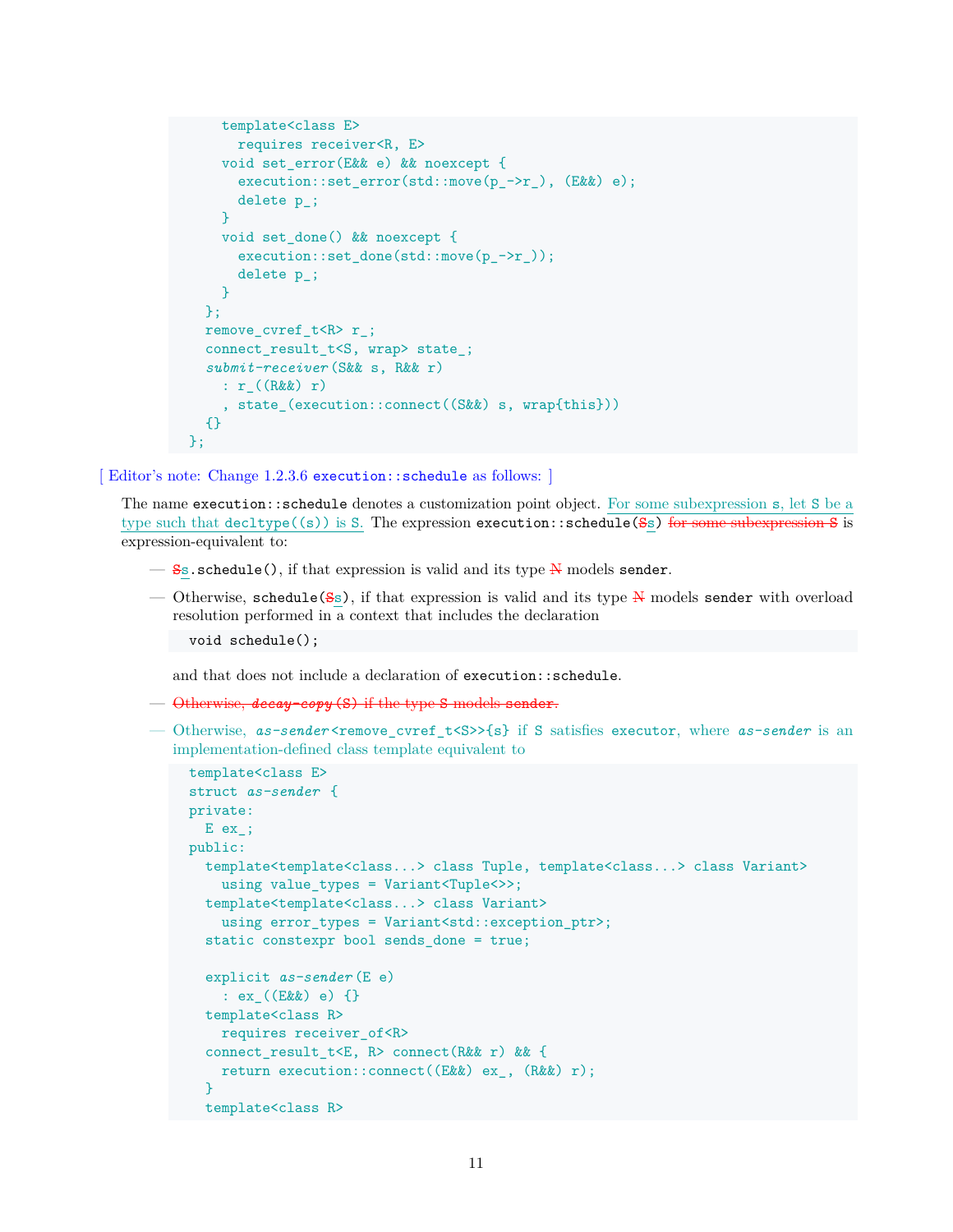```
requires receiver_of<R>
  connect_result_t<const E &, R> connect(R&& r) const & {
    return execution::connect(ex_, (R&&) r);
  }
};
```
— Otherwise, execution::schedule( $S<sub>S</sub>$ ) is ill-formed.

[ Editor's note: Merge subsections 1.2.4 and 1.2.5 into a new subsection "Concepts receiver and receiver\_of" and change them as follows: ]

XXX TODO The receiver concept. . . A receiver represents the continuation of an asynchronous operation. An asynchronous operation may complete with a (possibly empty) set of values, an error, or it may be cancelled. A receiver has three principal operations corresponding to the three ways an asynchronous operation may complete: set\_value, set\_error, and set\_done. These are collectively known as a receiver's *completion-signal operations*.

```
// exposition only:
template<class T>
inline constexpr bool is-nothrow
  is_nothrow_move_constructible<T> ||copy_constructible<T>;
template<class T, class E = exception_ptr>
concept receiver =
  move_constructible<remove_cvref_t<T>> &&
  constructible_from<remove_cvref_t<T>, T> &&
  (is-nothrow-move-or-copy-constructible <remove_cvref_t<T>>) &&
  requires(remove_cvref_t<T>&& t, E&& e) {
    { execution::set_done(\overbrace{\text{Take}})tstd::move(t)) } noexcept;
    { execution::set_error(\overbrace{(\text{Take})\text{ test}}::move(t), (E&&) e) } noexcept;
  };
template<class T, class... An>
concept receiver_of =
  receiver<T> &&
  requires(remove_cvref_t<T>&& t, An&&... an) {
    execution::set_value(\overbrace{T\&\&}<sup>tstd::move(t), (An\&\&) an...);</sup>
  };
```
The receiver's completion-signal operations have semantic requirements that are collectively known as the *receiver contract*, described below:

- None of a receiver's completion-signal operations shall be invoked before execution::start has been called on the operation state object that was returned by execution::connect to connect that receiver to a sender.
- Once execution::start has been called on the operation state object, exactly one of the receiver's completion-signal operations shall complete non-exceptionally before the receiver is destroyed.
- If execution::set\_value exits with an exception, it is still valid to call execution::set\_error or execution::set\_done on the receiver.

Once one of a receiver's completion-signal operations has completed non-exceptionally, the receiver contract has been satisfied.

[ Editor's note: Before 1.2.6 "Concepts sender and sender\_to," insert a new section 1.2.x "Concept operation\_state" as follows: ]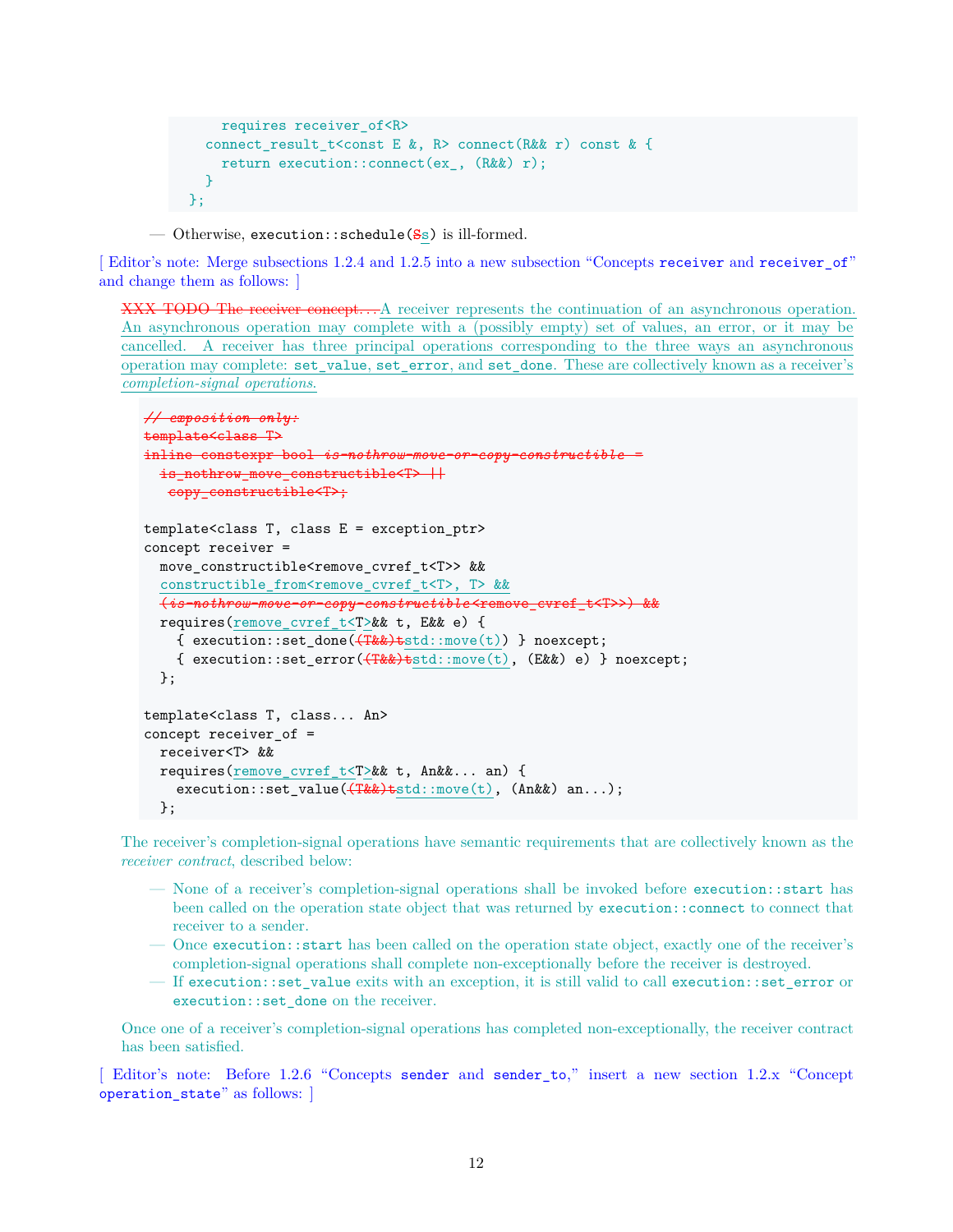1.2.x Concept operation\_state

```
template<class O>
  concept operation_state =
   destructible<O> &&
   is_object_v<O> &&
   requires (O& o) {
      { execution::start(o) } noexcept;
   };
```
An object whose type satisfies operation\_state represents the state of an asynchronous operation. It is the result of calling execution::connect with a sender and a receiver.

execution::start may be called on an operation\_state object at most once. Once execution::start has been called on it, the operation\_state must not be destroyed until one of the receiver's completion-signal operations has begun executing, provided that invocation will not exit with an exception.

The start of the invocation of execution::start shall strongly happen before [intro.multithread] the invocation of one of the three receiver operations.

execution::start may or may not block pending the successful transfer of execution to one of the three receiver operations.

[Editor's note: Change 1.2.6 "Concepts sender and sender\_to" as follows: ]

XXX TODO The sender and sender\_to concepts. . .

```
Let sender-to-impl be the exposition-only concept
```

```
template<class S, class R>
  concept sender-to-impl =
   requires(S&& s, R&& r) {
      execution::submit((S&&) s, (R&&) r);
    };
```
Then,

```
template<class S>
  concept sender =
   move_constructible<remove_cvref_t<S>> &&
   sender-to-impl <S, sink_receiver>;
    !requires {
      typename sender_traits<remove_cvref_t<S>::__unspecialized; // exposition only
   };
template<class S, class R>
  concept sender to =sender<S> &&
   receiver<R> &&
   sender-to-impl <S, R>;
    requires (S&& s, R&& r) {
      execution::connect((S&&) s, (R&&) r);
   };
```
None of these operations shall introduce data races as a result of concurrent invocations of those functions from different threads.

An sender type's destructor shall not block pending completion of the submitted function objects. [*Note:* The ability to wait for completion of submitted function objects may be provided by the associated execution >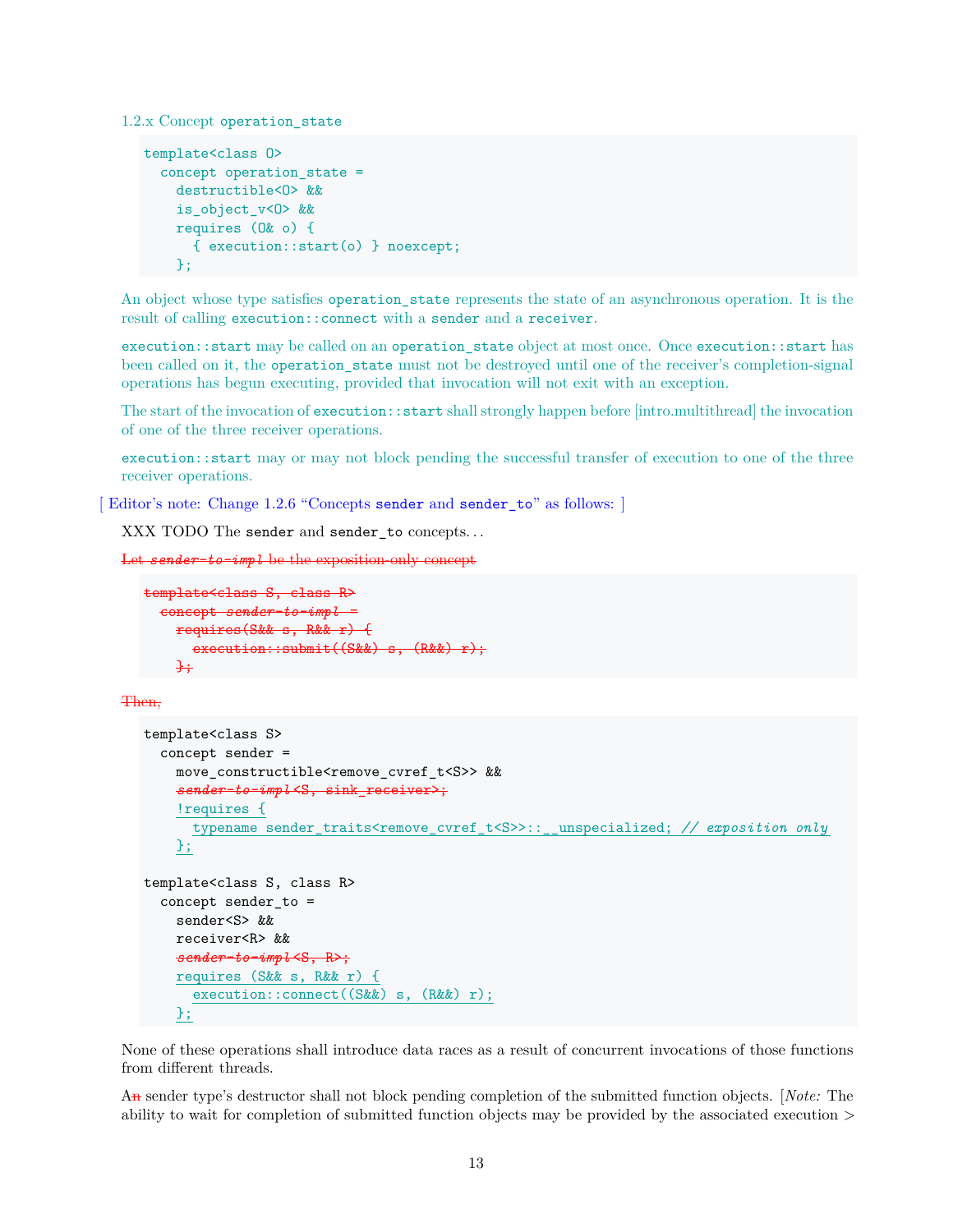#### context. *–end note*]

In addition to the above requirements, types S and R model sender\_to only if they satisfy the requirements from the Table below.<br> $\sim$ 

In the Table below,

- s denotes a (possibly const) sender object of type S,
- r denotes a (possibly const) receiver object of type R.

| <b>Expression</b>       | <b>Return Type</b> | <b>Operational semantics</b>                                                                                                                                                                                                                                                                                                                                                                                                                                                                                                                                                               |
|-------------------------|--------------------|--------------------------------------------------------------------------------------------------------------------------------------------------------------------------------------------------------------------------------------------------------------------------------------------------------------------------------------------------------------------------------------------------------------------------------------------------------------------------------------------------------------------------------------------------------------------------------------------|
| execution::submit(s, r) | void               | If execution:: submit(s, $r$ )<br>exits without throwing an<br>exception, then the<br>implementation shall invoke<br>exactly one of<br>$execution::set_value(rc, values),$<br>execution::set_error(rc, error)<br>or execution::set_done(rc)<br>where rc is either r or an object<br>moved from $\mathbf{r}$ . If any of the<br>invocations of set_value or<br>set_error exits via an exception<br>then it is valid to call to either<br>$set_{done}(rc)$ or<br>$set_error(rc, E)$ , where E is<br>an exception_ptr pointing to an<br>unspecified exception<br>object.submit may or may not |
|                         |                    | block pending the successful<br>transfer of execution to one of the<br>three receiver operations. The<br>start of the invocation of submit<br>strongly happens before                                                                                                                                                                                                                                                                                                                                                                                                                      |
|                         |                    | [intro.multithread] the invocation<br>of one of the three receiver<br>operations.                                                                                                                                                                                                                                                                                                                                                                                                                                                                                                          |

[ Editor's note: In subsection 1.2.7 "Concept typed\_sender", change the definition of the typed\_sender concept as follows: ]

```
template<class S>
  concept typed_sender =
    sender<S> &&
    has-sender-types<sender_traits<remove_cvref_t<S>>>;
```
[ Editor's note: Change 1.2.8 "Concept scheduler" as follows: ]

XXX TODO The scheduler concept. . .

```
template<class S>
  concept scheduler =
   copy constructible<remove cvref t<S>> &&
   equality_comparable<remove_cvref_t<S>> &&
   requires(E&& e) {
```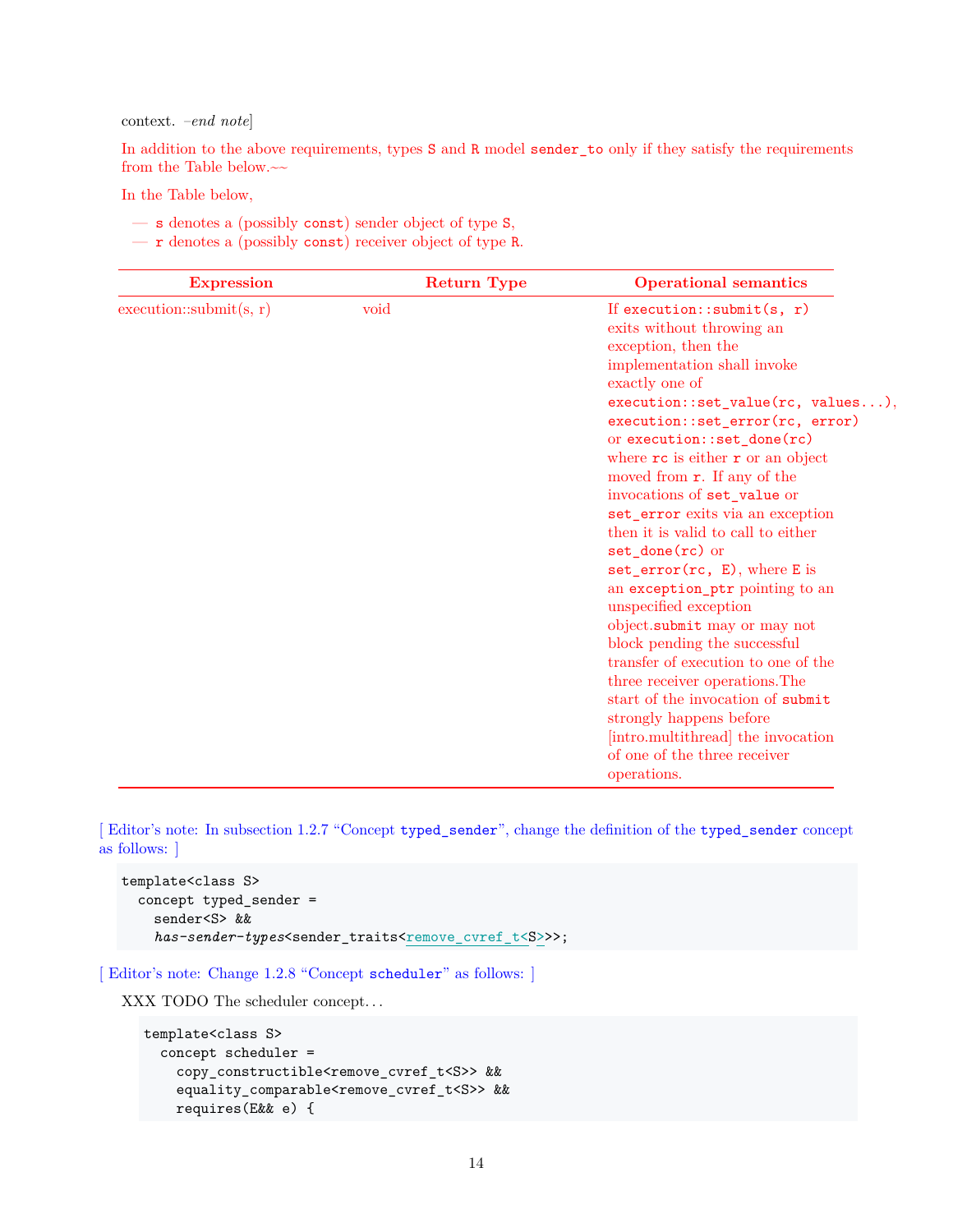```
execution::schedule((S&&)s);
}; \frac{1}{2} && sender<invoke_result_t
```
None of a scheduler's copy constructor, destructor *[. . . as before]*

 $\left[ \ldots \right]$ 

 ${\bf execution::submit}(N, r)$ , execution::start(o), where o is the result of a call to execution::connect(N, r) for some receiver object r, is required to eagerly submit r for execution on an execution agent that s creates for it. Let  $\mathbf{r}$  be  $\mathbf{r}$  or an object created by copy or move construction from  $\mathbf{r}$ . The semantic constraints on the sender N returned from a scheduler s's schedule function are as follows:

- If rc's set\_error function is called in response to a submission error, scheduling error, or other internal error, let E be an expression that refers to that error if set\_error(rc, E) is well-formed; otherwise, let E be an exception\_ptr that refers to that error. [ *Note*: E could be the result of calling current\_exception or make\_exception\_ptr — *end note* ] The scheduler calls set\_error(rc, E) on an unspecified weakly-parallel execution agent ([ *Note*: An invocation of set\_error on a receiver is required to be noexcept — *end note*]), and
- $-$  If rc's set error function is called in response to an exception that propagates out of the invocation of set\_value on rc, let E be make\_exception\_ptr(receiver\_invocation\_error{}) invoked from within a catch clause that has caught the exception. The executor calls  $set_error(rc, E)$  on an unspecified weakly-parallel execution agent, and
- A call to set\_done(rc) is made on an unspecified weakly-parallel execution agent. [ *Note:* An invocation of a receiver's set done function is required to be no except — *end note*  $\vert$

[ *Note:* The senders returned from a scheduler's schedule function have wide discretion when deciding which of the three receiver functions to call upon submission. — *end note* ]

[ Editor's note: Change subsection 1.2.9 Concepts "executor and executor\_of" as follows to reflect the fact that the operational semantics of execute require a copy to be made of the invocable: ]

XXX TODO The executor and executor\_of concepts. . .

Let *executor-of-impl* be the exposition-only concept

```
template<class E, class F>
  concept executor-of-impl =
    invocable<remove_cvref_t<F>&> &&
    constructible_from<remove_cvref_t<F>, F> &&
    move_constructible<remove_cvref_t<F>> &&
    copy_constructible<E> &&
    is_nothrow_copy_constructible_v<E> &&
    is_nothrow_destructible_v<E> &&
    equality_comparable<E> &&
    requires(const E& e, F&& f) {
      execution::execute(e, (F&&) f);
   };
```
Then,

```
template<class E>
  concept executor =
    executor-of-impl <E, execution::invocable_archetype>;
template<class E, class F>
  concept executor_of =
    executor<E> &&
    executor-of-impl <E, F>;
```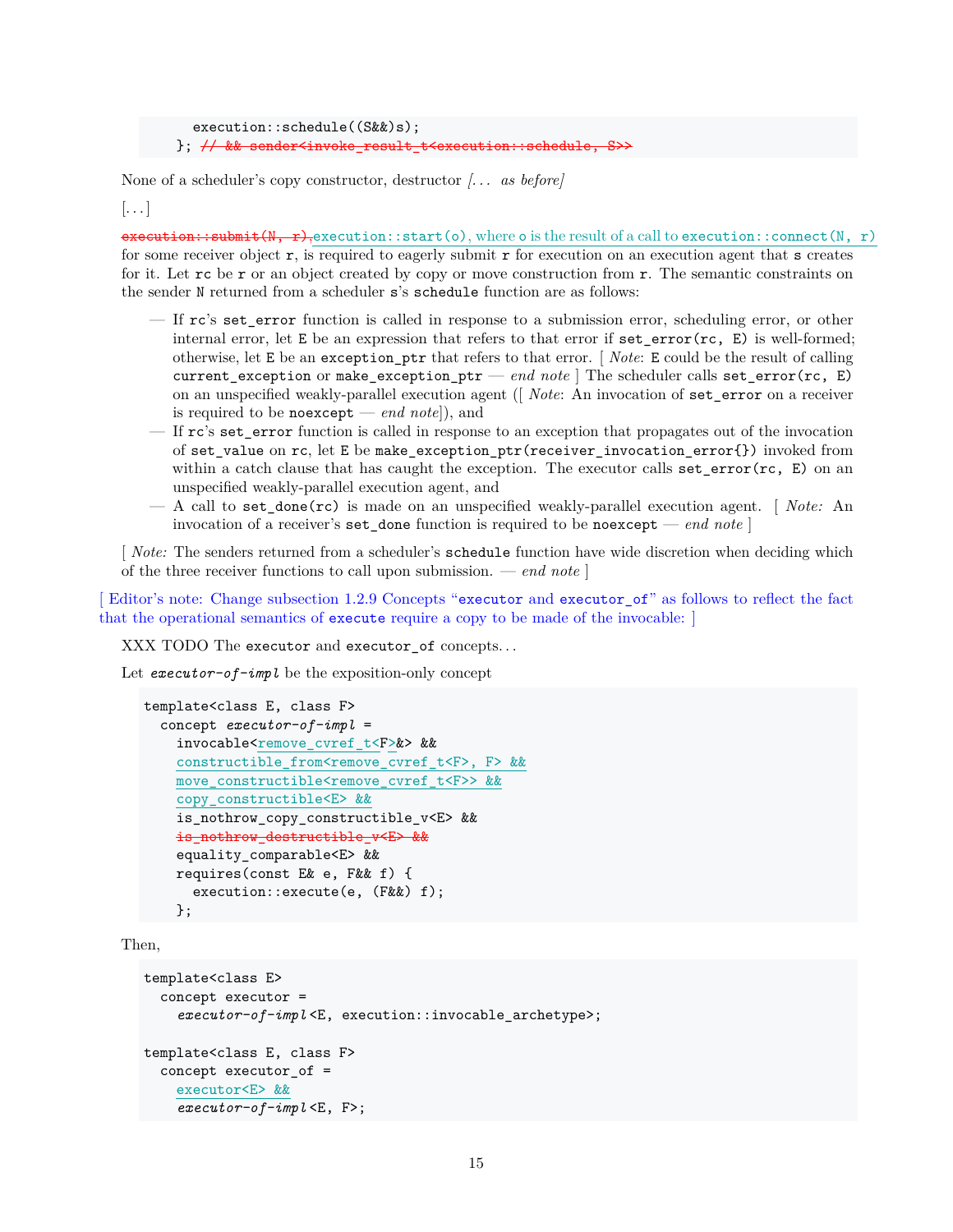[Editor's note: Remove subsection 1.2.10.1 "Class sink\_receiver". ]

[ Editor's note: Change subsection 1.2.10.2 "Class template sender\_traits" as follows: ]

The class template sender\_traits can be used to query information about a sender; in particular, what values and errors it sends through a receiver's value and error channel, and whether or not it ever calls set\_done on a receiver.

```
template<class S>
  struct sender-traits-base {}; // exposition-only
template<class S>
   requires (!same_as<S, remove_cvref_t<S>>)
  struct sender-traits-base
    : sender_traits<remove_cvref_t<S>> {};
template<class S>
   requires same as<S, remove cvref t<S>> &&
    sender<S> && has-sender-traits<S>
  struct sender-traits-base<S> {
   template<template<class...> class Tuple,
            template<class...> class Variant>
      using value_typeg =
        typename S::template value types<Tuple, Variant>;
   template<template<class...> class Variant>
      using error types =typename S::template error_types<Variant>;
    static constexpr bool sends done = S::sends done;
  +
```

```
template<class S>
  struct sender traits : sender-traits-base<S> {};
```
The primary sender\_traits<S> class template is defined as if inheriting from an implementation-defined class template *sender-traits-base* <S> defined as follows:

— Let *has-sender-types* be an implementation-defined concept equivalent to:

```
template<template<template<class...> class, template<class...> class> class>
  struct has-value-types ; // exposition only
template<template<template<class...> class> class>
  struct has-error-types ; // exposition only
template<class S>
  concept has-sender-types =
    requires {
      typename has-value-types <S::template value_types>;
      typename has-error-types <S::template error_types>;
      typename bool_constant<S::sends_done>;
    };
```
If *has-sender-types* <S> is true, then *sender-traits-base* is equivalent to:

```
template<class S>
  struct sender-traits-base {
    template<template<class...> class Tuple, template<class...> class Variant>
```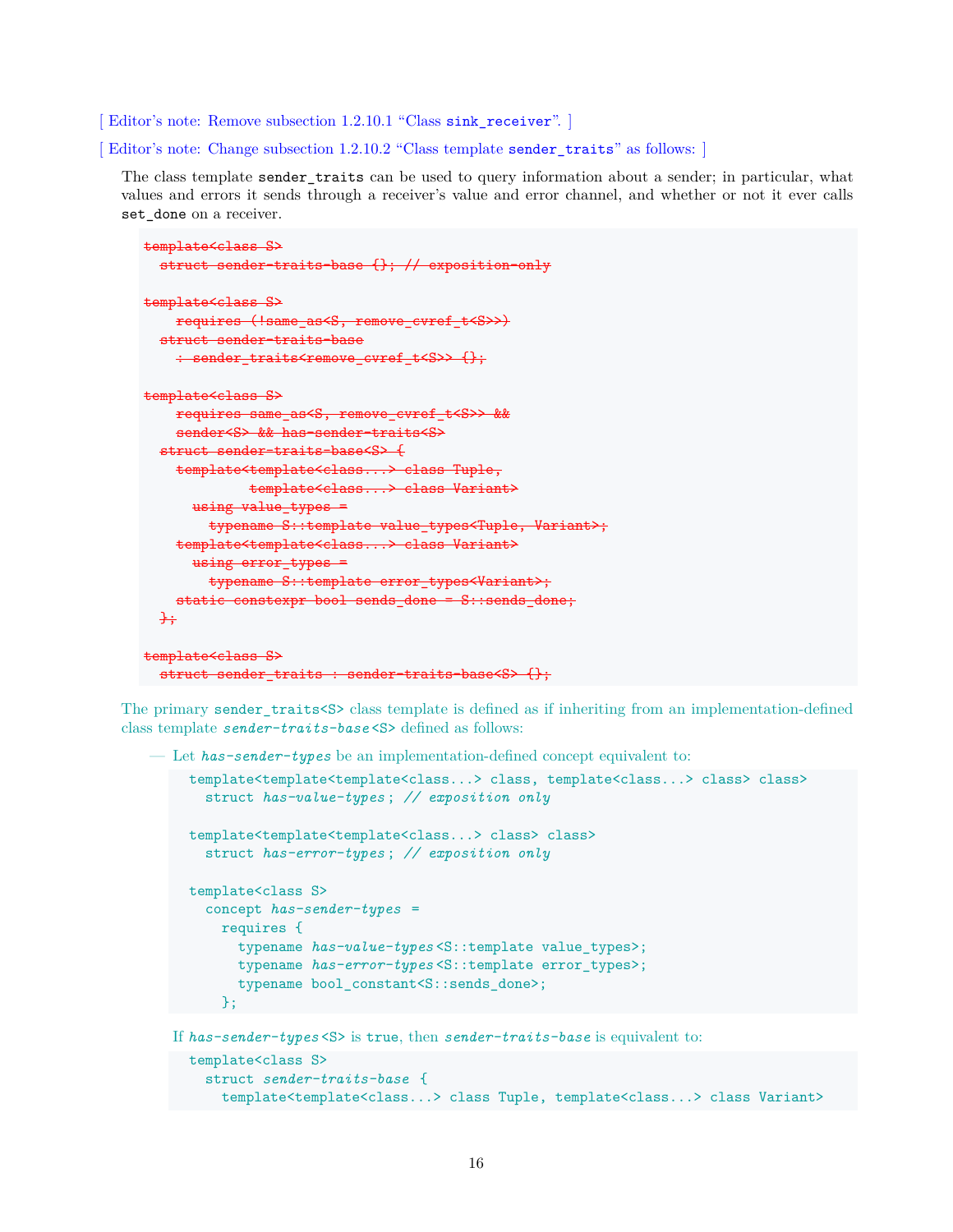```
using value_types = typename S::template value_types<Tuple, Variant>;
  template<template<class...> class Variant>
    using error_types = typename S::template error_types<Variant>;
  static constexpr bool sends_done = S::sends_done;
};
```
— Otherwise, let *void-receiver* be an implementation-defined class type equivalent to

```
struct void-receiver { // exposition only
  void set value() noexcept;
  void set error(exception ptr) noexcept;
  void set_done() noexcept;
};
```
If *executor-of-impl* <S, *as-invocable* <*void-receiver* , S>> is true, then *sender-traits-base* is equivalent to

```
template<class S>
  struct sender-traits-base {
    template<template<class...> class Tuple, template<class...> class Variant>
      using value_types = Variant<Tuple<>>;
    template<template<class...> class Variant>
      using error_types = Variant<exception_ptr>;
    static constexpr bool sends_done = true;
  };
```
— Otherwise, if derived\_from<S, sender\_base> is true, then *sender-traits-base* is equivalent to

```
template<class S>
  struct sender-traits-base {};
```
— Otherwise, *sender-traits-base* is equivalent to

```
template<class S>
  struct sender-traits-base {
    using __unspecialized = void; // exposition only
  };
```
[Editor's note: Change 1.5.4.5 "static thread pool sender execution functions" as follows: ]

In addition to conforming to the above specification, static\_thread\_pool executors schedulers' senders shall conform to the following specification.

```
class C
{
  public:
    template<template<class...> class Tuple, template<class...> class Variant>
      using value_types = Variant<Tuple<>>;
   template<template<class...> class Variant>
      using error_types = Variant<>;
    static constexpr bool sends_done = true;
   template<class Receiverreceiver of R>
      voidsee-below submitconnect(ReceiverR&& r) const;
};
```
C is a type satisfying the typed sender requirements.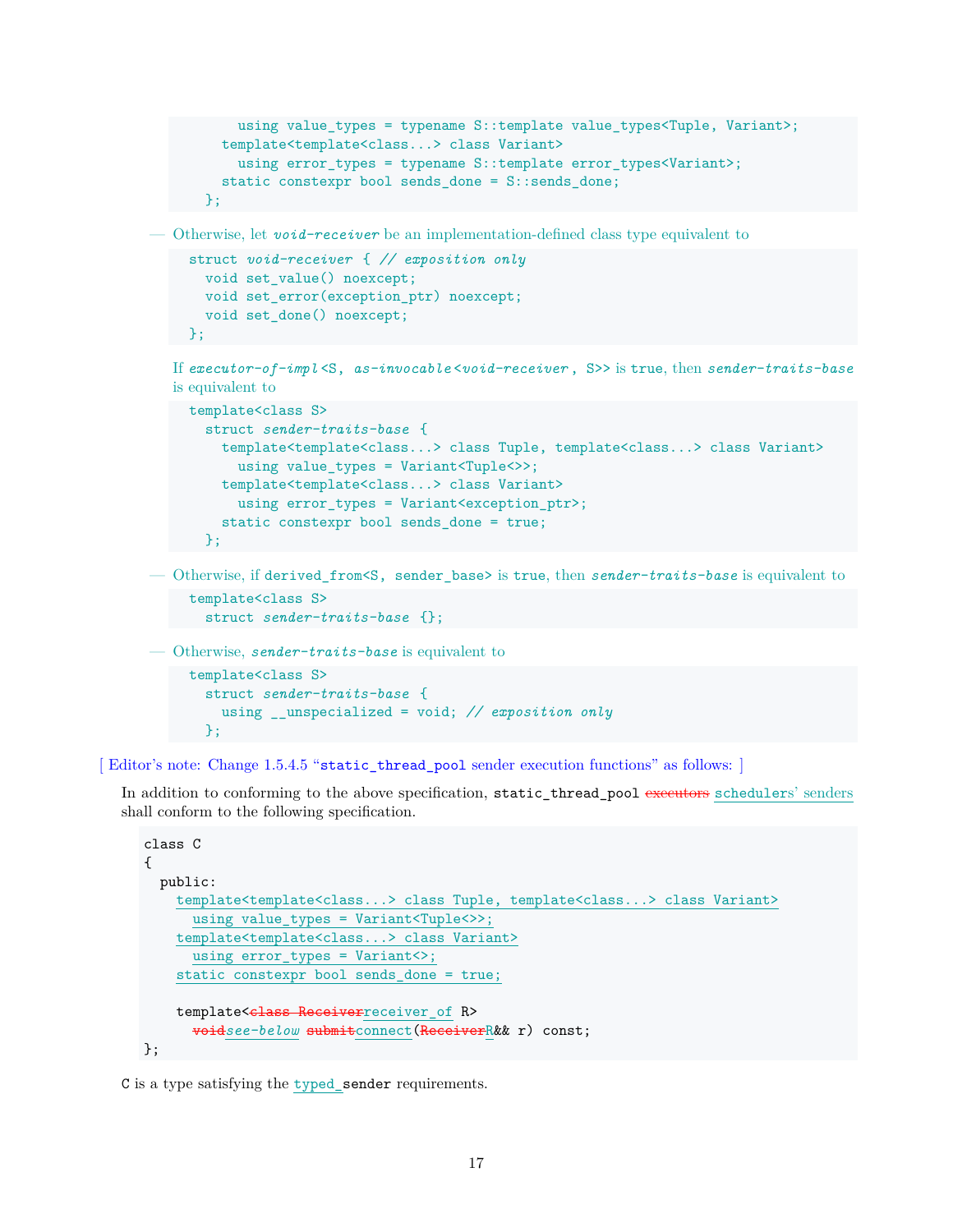```
template<class Receiverreceiver_of R>
 voidsee-below submitconnect(ReceiverR&& r) const;
```
*Returns*: An object whose type satisfies the operation\_state concept.

*Effects*: Submits When execution::start is called on the returned operation state, the receiver r is submitted for execution on the static\_thread\_pool according to the the properties established for \*this. Let e be an object of type exception\_ptr<sub> $\bar{t_1}$ </sub> then static\_thread\_pool will evaluate one of set\_value(r),  $set_error(r, e),$  or  $set\_done(r)$ .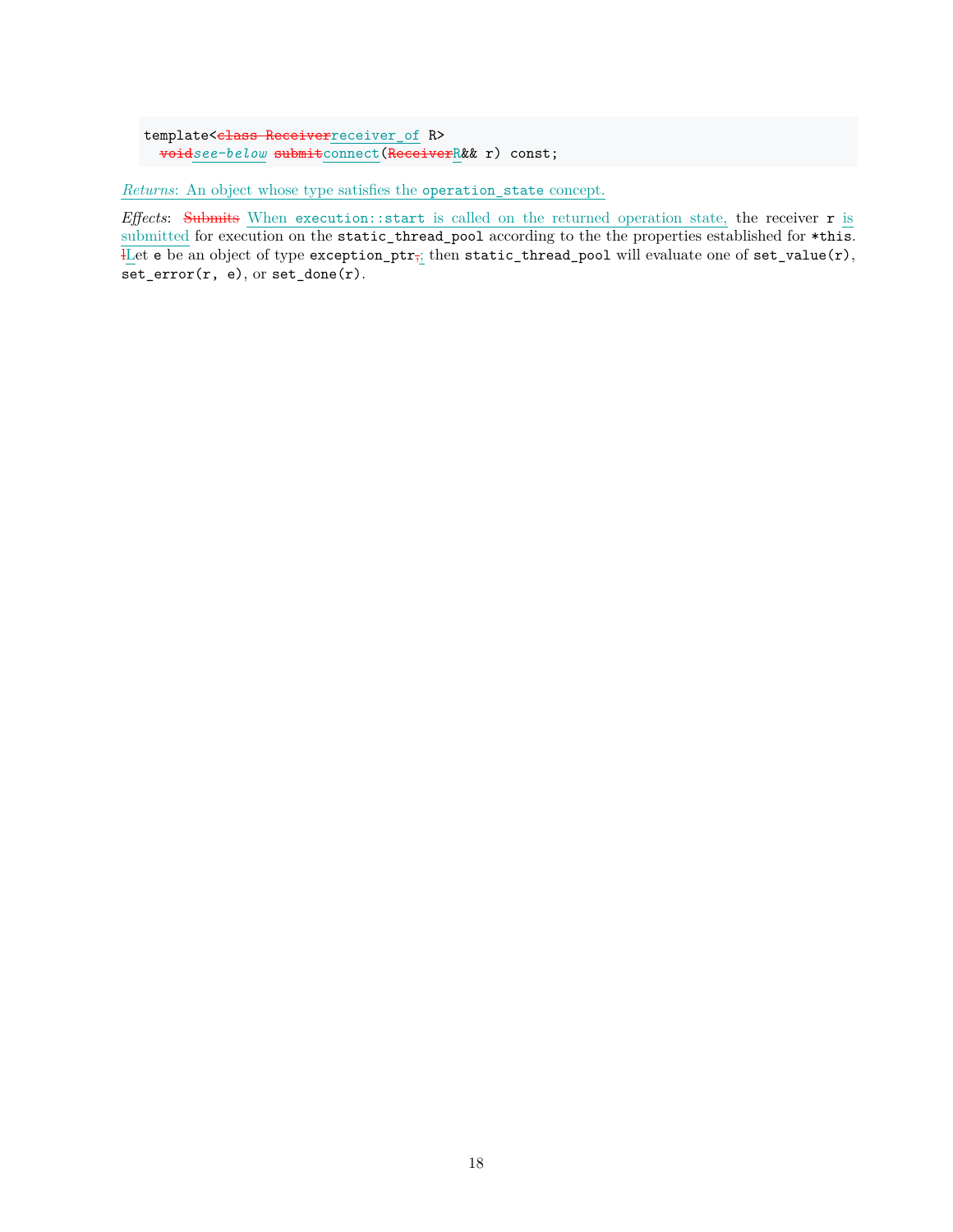# **4 Appendix A - Examples of status quo lifetime/ownership**

### **4.1 Example 1: Delegating responsibility for allocating storage to a child sender**

```
template<typename Func, typename Inner>
struct transform_sender {
  Inner inner_;
 Func func_;
  template<typename Receiver>
  struct transform_receiver {
    Func func_;
    Receiver receiver_;
    template<typename... Values>
    void set_value(Values&&... values) {
      receiver_.set_value(std::invoke(func_, (Values&&)values...));
    \mathbf{r}template<typename Error>
    void set_error(Error&& error) {
      receiver_.set_error((Error&&)error);
    }
   void set_done() {
      receiver_.set_done();
    }
  };
  template<typename Receiver>
  void submit(Receiver r) {
    // Here we delegate responsibility for storing the receiver, 'r'
    // and a copy of 'func_' to the implementation of inner_.submit() which
    // is required to store the transform_receiver we pass to it.
    inner_.submit(transform_receiver<Receiver>{func_, std::move(r)});
  }
};
```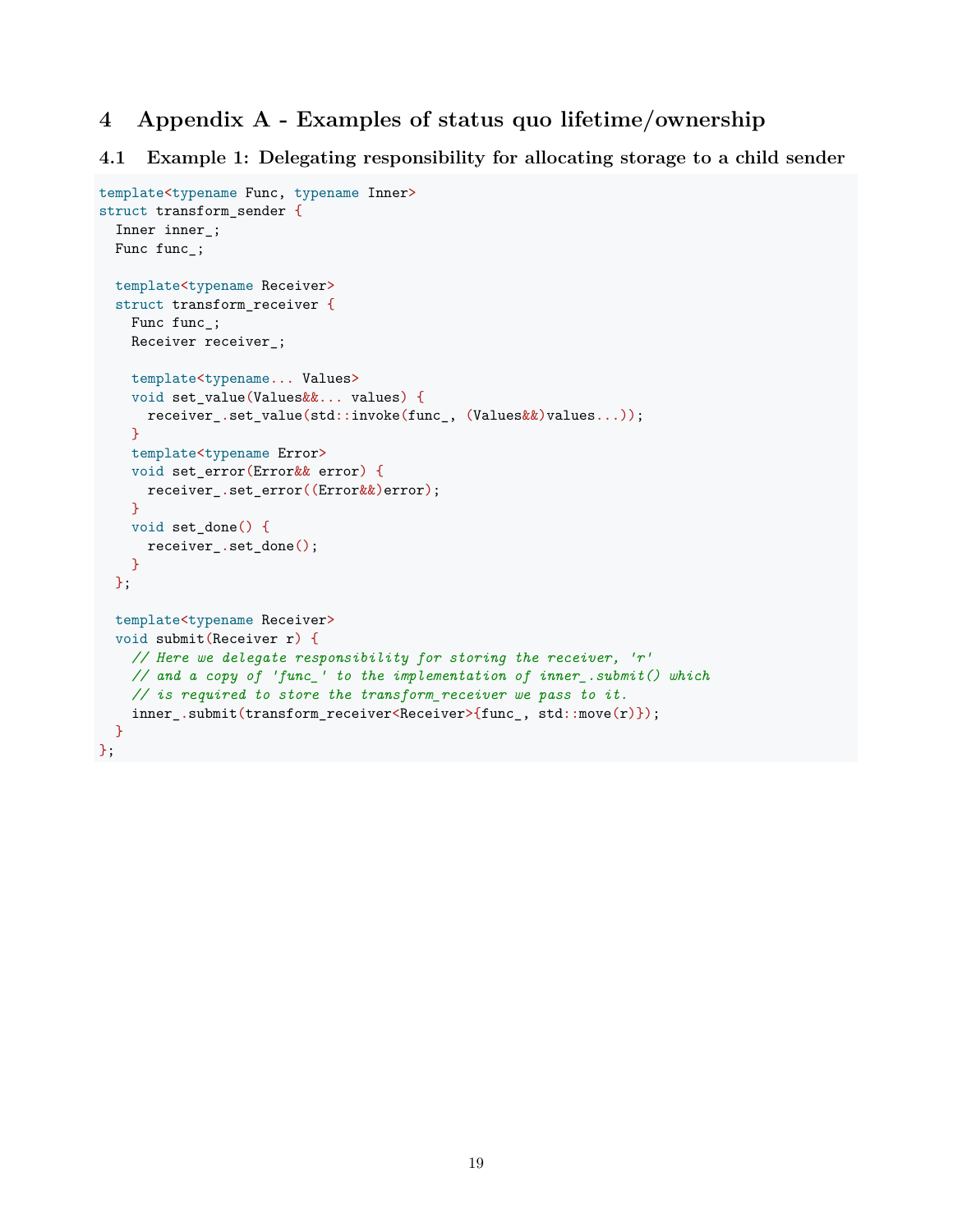**4.2 Example 2: A simple execution context that shows the allocation necessary for operation-state for the schedule() operation.**

```
class simple_execution_context {
  struct task_base {
   virtual void execute() noexcept = 0;
   task base* next;
 };
  class schedule_sender {
   simple_execution_context& ctx;
 public:
   explicit schedule_sender(simple_execution_context& ctx) noexcept : ctx(ctx) {}
   template<std::receiver of Receiver>
   void submit(Receiver&& r) {
      class task final : private task_base {
        std::remove_cvref_t<Receiver> r;
     public:
        explicit task(Receiver&& r) : r((Receiver&&)r) {}
        void execute() noexcept override {
         try {
            std::execution::set_value(std::move(r));
          } catch (...) {
            std::execution::set_error(std::move(r), std::current_exception());
         }
         delete this;
        }
      };
      // Allocate the "operation-state" needed to hold the receiver
      // and other state (like storage of 'next' field of intrusive list,
      // vtable-ptr for dispatching type-erased implementation)
      task* t = new task{static\_cast < Receiver&\rangle(r);
      // Enqueue this task to the executor's linked-list of tasks to execute.
      ctx.enqueue(t);
   }
 };
  class scheduler {
   simple execution context& ctx;
 public:
   explicit scheduler(simple_execution_context& ctx) noexcept : ctx(ctx) {}
   schedule_sender schedule() const noexcept { return schedule_sender{ctx}; }
 };
public:
 scheduler get scheduler() noexcept { return scheduler{*this}; }
  // Processes all pending tasks until the queue is empty.
 void drain() noexcept {
   while (head != nullptr) {
      task_base* t = std::exchange(head, head->next);
```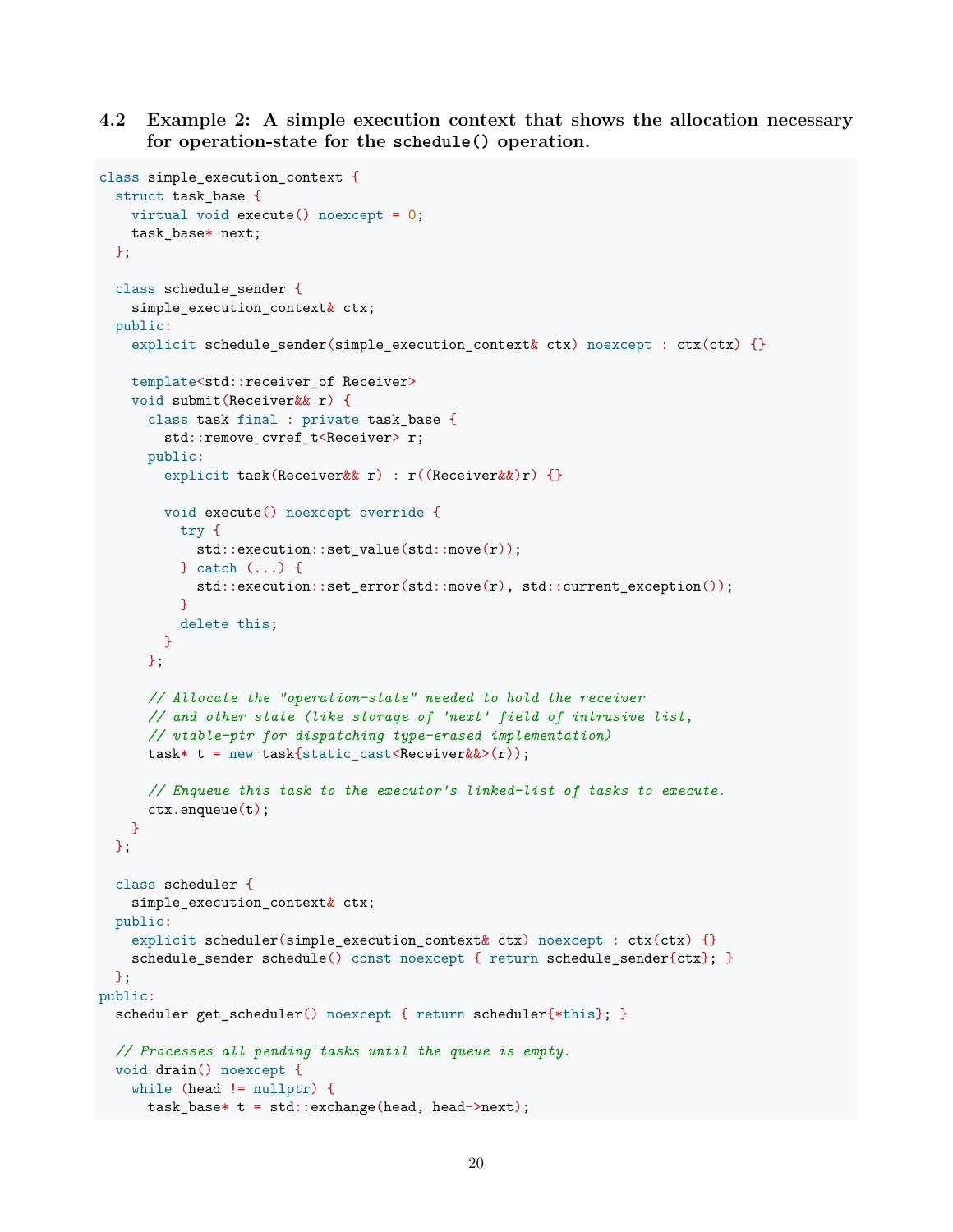```
t->execute();
    }
}
private:
 void enqueue(task_base* t) noexcept {
  t->next = std::exchange(head, t);
 }
 task_base* head = nullptr;
};
```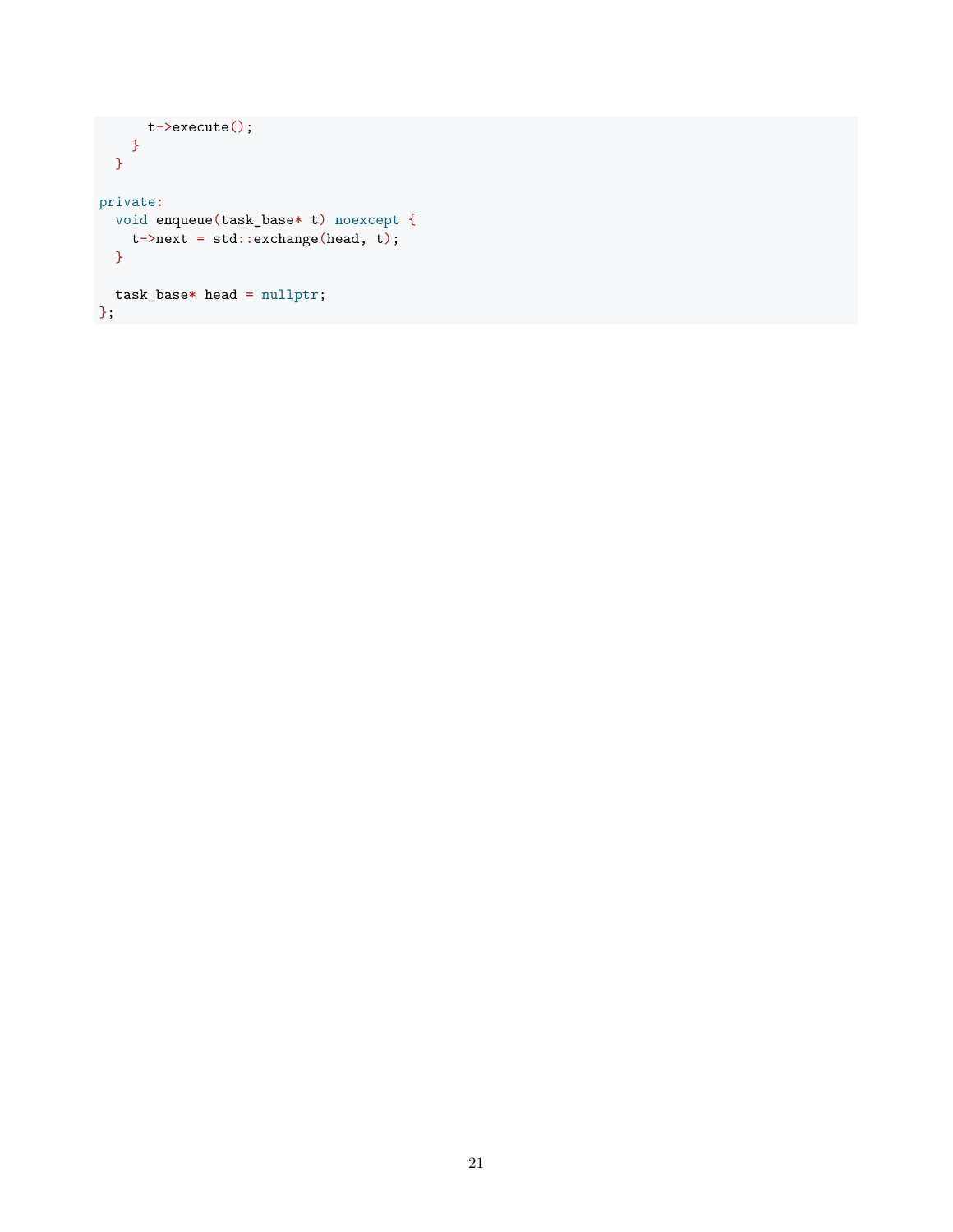# **4.3 Example 3: The same simple\_execution\_context as above but this time with the schedule() operation implemented using coroutines and awaitables.**

Note that this does not require any heap allocations.

```
class simple_execution_context {
  class awaiter {
    friend simple execution context;
    simple_execution_context& ctx;
    awaiter* next = nullptr;
    std::coroutine_handle<> continuation;
  public:
    explicit awaiter(simple_execution_context& ctx) noexcept : ctx(ctx) {}
    bool await ready() const noexcept { return false; }
    void await_suspend(std::continuation_handle<> h) noexcept {
      continuation = h;
      ctx.enqueue(this);
    }
    void await_resume() noexcept {}
  };
  class schedule_awaitable {
    simple execution context& ctx;
  public:
    explicit schedule awaitable(simple execution context ctx) noexcept : ctx(ctx) {}
    // Return an instance of the operation-state from 'operator co_await()'
    // This is will be placed as a local variable within the awaiting coroutine's
    // coroutine-frame and means that we don't need a separate heap-allocation.
    awaiter operator co_await() const noexcept {
      return awaiter{ctx};
    \mathbf{I}};
  class scheduler {
    simple execution context& ctx;
  public:
    explicit scheduler(simple_execution_context& ctx) noexcept : ctx(ctx) {}
    schedule_awaitable schedule() const noexcept { return schedule_awaitable{ctx}; }
  };
public:
  scheduler get scheduler() noexcept { return scheduler{*this}; }
 // Processes all pending awaiters until the queue is empty.
 void drain() noexcept {
    while (head != nullptr) {
      awaiter* a = std::exchange(head, head->next);
      a->execute();
   }
  }
private:
 void enqueue(awaiter* a) noexcept {
```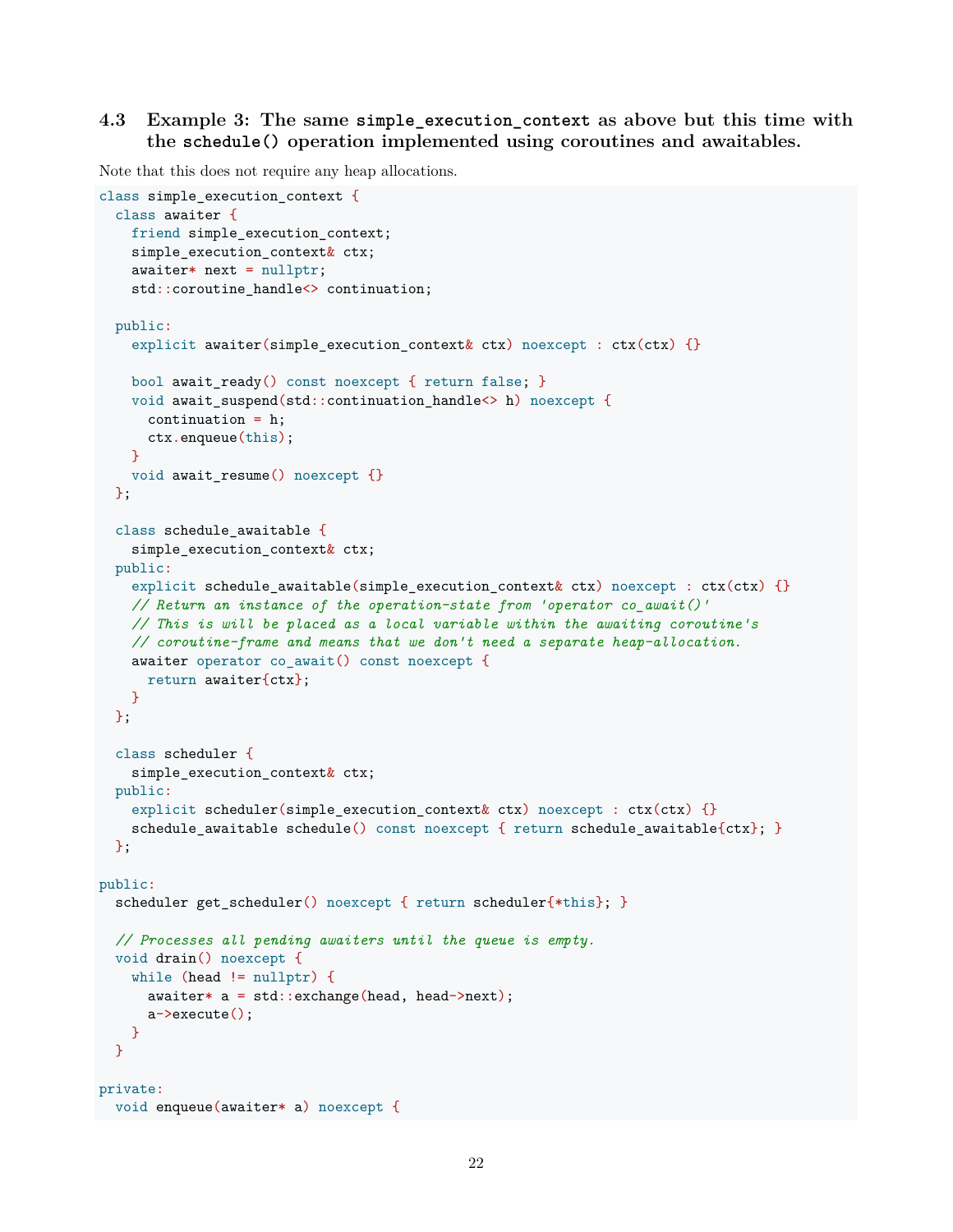```
a->next = std::exchange(head, a);
  }
awaiter* head = nullptr;
};
```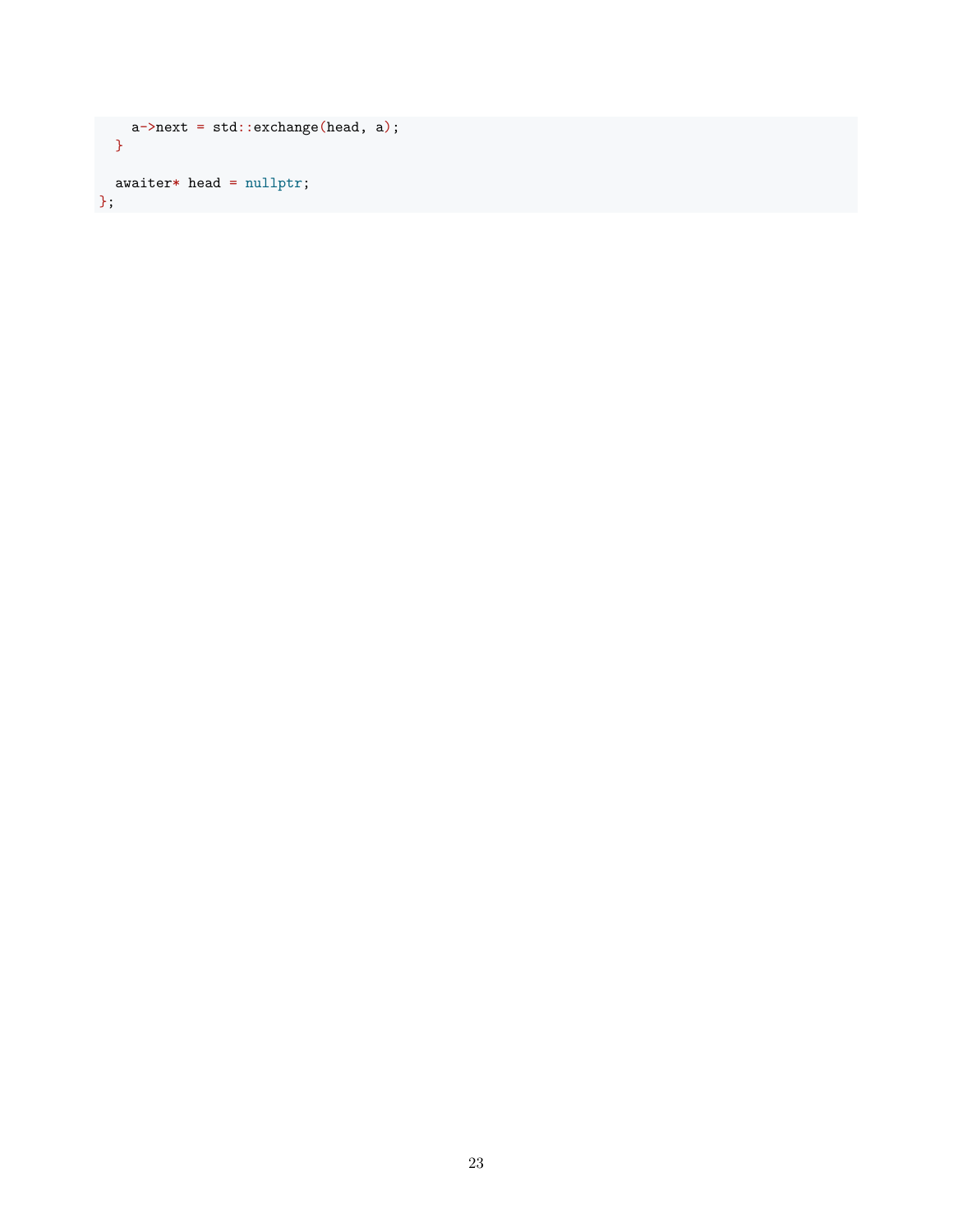# **4.4 Example 4: The same simple\_execution\_context but this time implemented using the connect/start refinements to the sender/receiver.**

This uses similar techniques to the coroutine version above; *i.e.*, returning the operation-state to the caller and relying on them to keep the operation-state alive until the operation completes.

```
class simple_execution_context {
 struct task base {
   virtual void execute() noexcept = 0;
   task base* next;
 };
  class schedule_sender {
    simple_execution_context& ctx;
 public:
   explicit schedule sender(simple execution context& ctx) noexcept : ctx(ctx) {}
   template<typename Receiver>
   class operation_state final : private task_base {
     simple execution context& ctx;
      std::remove_cvref_t<Receiver> receiver;
     void execute() noexcept override {
        try {
          std::execution::set value(std::move(receiver));
        } catch (...) {
          std::execution::set error(std::move(receiver), std::current exception());
       }
     }
   public:
      explicit operation state(simple execution context k ctx, Receiverk r)
      : ctx(ctx), receiver((Receiver&&)r) {}
     void start() noexcept & {
       ctx.enqueue(this);
     }
   \}:
   // Returns the operation-state object to the caller which is responsible for
   // ensuring it remains alive until the operation completes once start() is called.
   template<std::receiver_of Receiver>
   operation state<Receiver> connect(Receiver&& r) {
     return operation_state<Receiver>{*this, (Receiver&&)r};
   }
 };
  class scheduler {
   simple_execution_context& ctx;
 public:
   explicit scheduler(simple_execution_context& ctx) noexcept : ctx(ctx) {}
   schedule_sender schedule() const noexcept { return schedule_sender{ctx}; }
 };
public:
```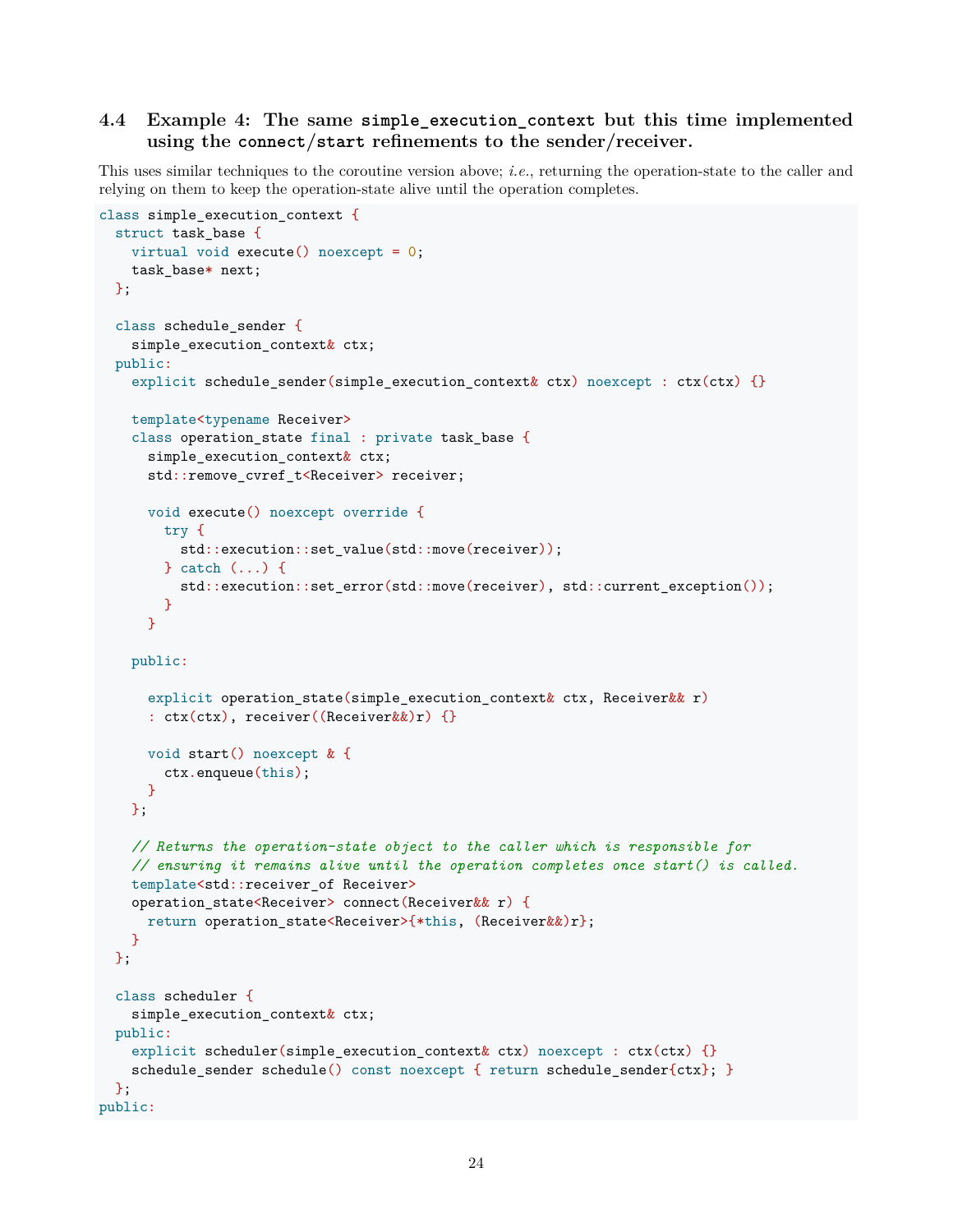```
scheduler get_scheduler() noexcept { return scheduler{*this}; }
  // Processes all pending tasks until the queue is empty.
  void drain() noexcept {
    while (head != nullptr) {
      task_base* t = std::exchange(head, head->next);
     t->execute();
   }
  }
private:
  void enqueue(task_base* t) noexcept {
   t->next = std::exchange(head, t);
  }
 task_base* head = nullptr;
};
```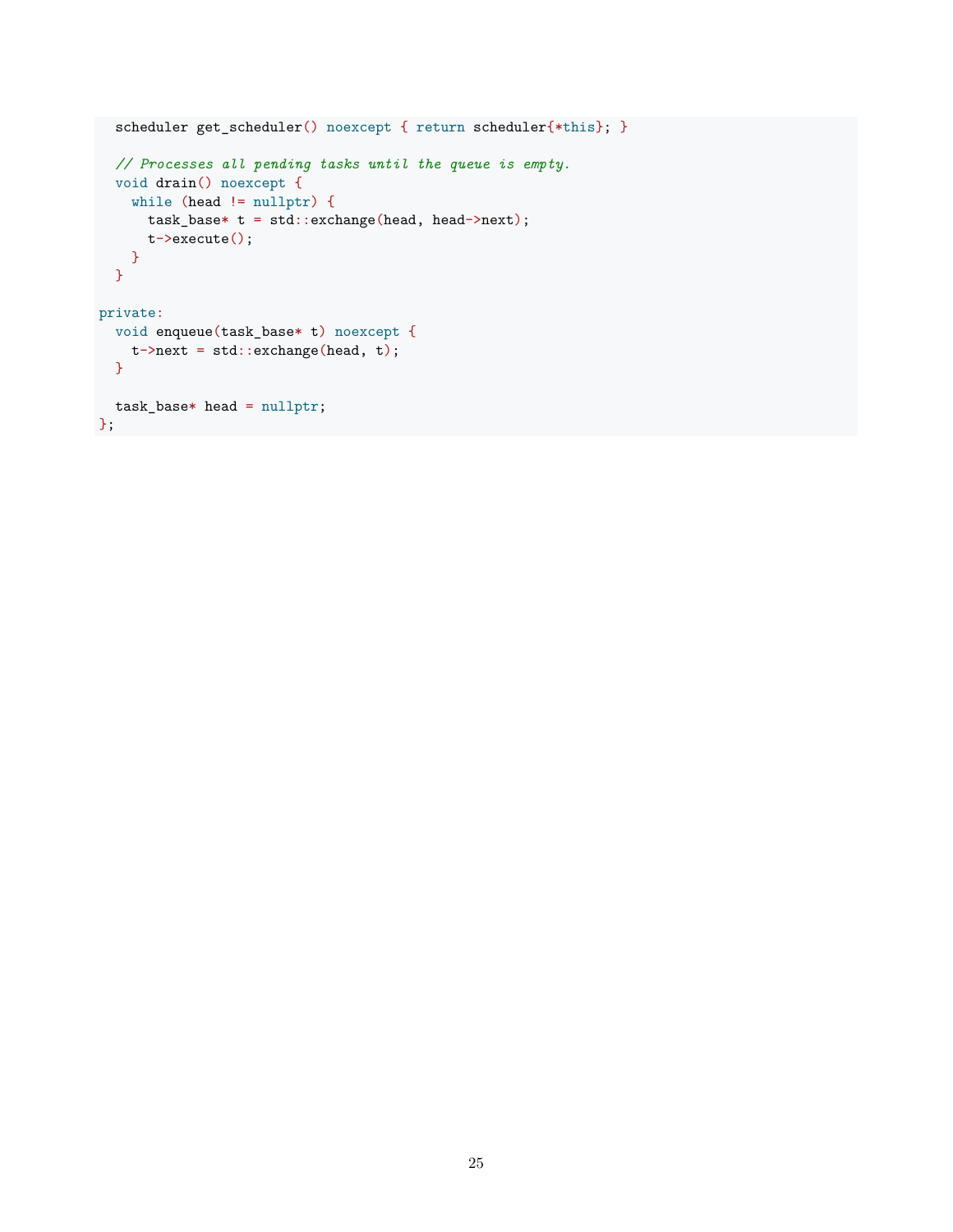# **5 Appendix B - Exception-safe sender adapters**

### **5.1 Example 1: A naive sender-adapter that executes two other senders sequentially with submit() as the basis**

This is difficult to get right because of the potential for the submit() method to throw. This code snippet shows the problem with a naive approach.

```
template<typename First, typename Second>
class sequence_sender {
  First first;
 Second second;
 template<typename Receiver>
  class first receiver {
   Second second;
   Receiver receiever;
 public:
   explicit first_receiver(Second&& second, Receiver&& recevier)
      noexcept(std::is_nothrow_move_constructible_v<Second> &&
               std::is_nothrow_move_constructible_v<Receiver>)
      : second((Second&&)second), receiver((Receiver&&)receiver) {}
   void set_value() && noexcept {
      try {
        execution::submit(std::move(second), std::move(receiver));
      } catch (...) {
       // BUG: What do we do here?
        //
        // We need to signal completion using 'receiver' but now
        // 'receiver' might be in a moved-from state and so we
        // cannot safely invoke set_error(receiver, err) here.
      }
   }
   template<typename Error>
   void set_error(Error&& e) && noexcept {
      execution::set_error(std::move(receiver), (Ek\&)e);
   }
   void set_done() && noexcept {
      execution::set_done(std::move(receiver));
   }
 };
public:
  explicit sequence_sender(First first, Second second)
   noexcept(std::is_nothrow_move_constructible_v<First> &&
             std:: is nothrow move constructible v<Second>)
  : first((First&&)first), second((Second&&)second)
 {}
 template<typename Receiver>
 void submit(Receiver receiver) && {
```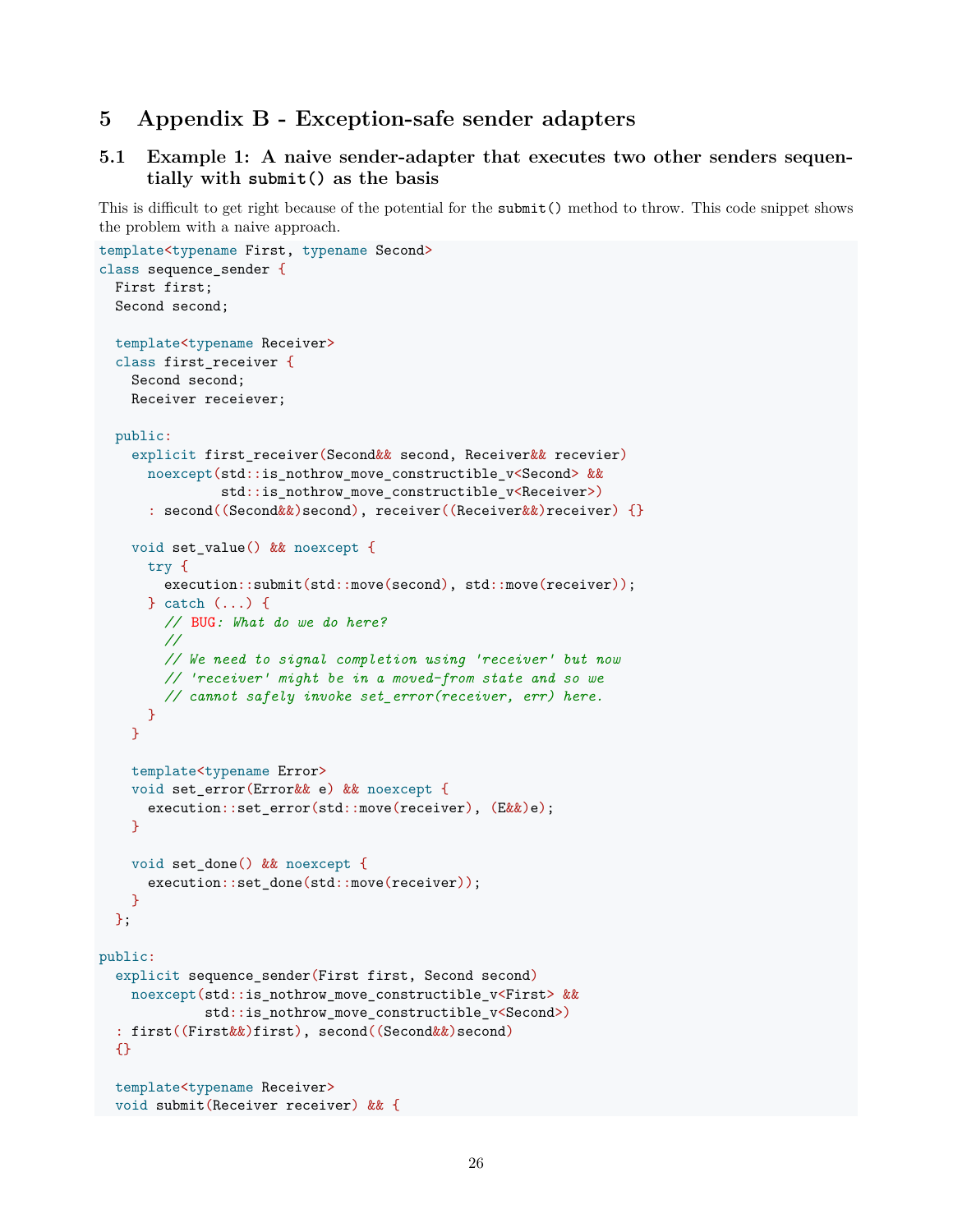```
// If this call to submit() on the first sender throws then
    // we let the exception propagate out without calling the
    // 'receiver'.
    execution::submit(
      std::move(first),
      first_receiver<Receiver>{std::move(second), std::move(receiver)});
  }
};
```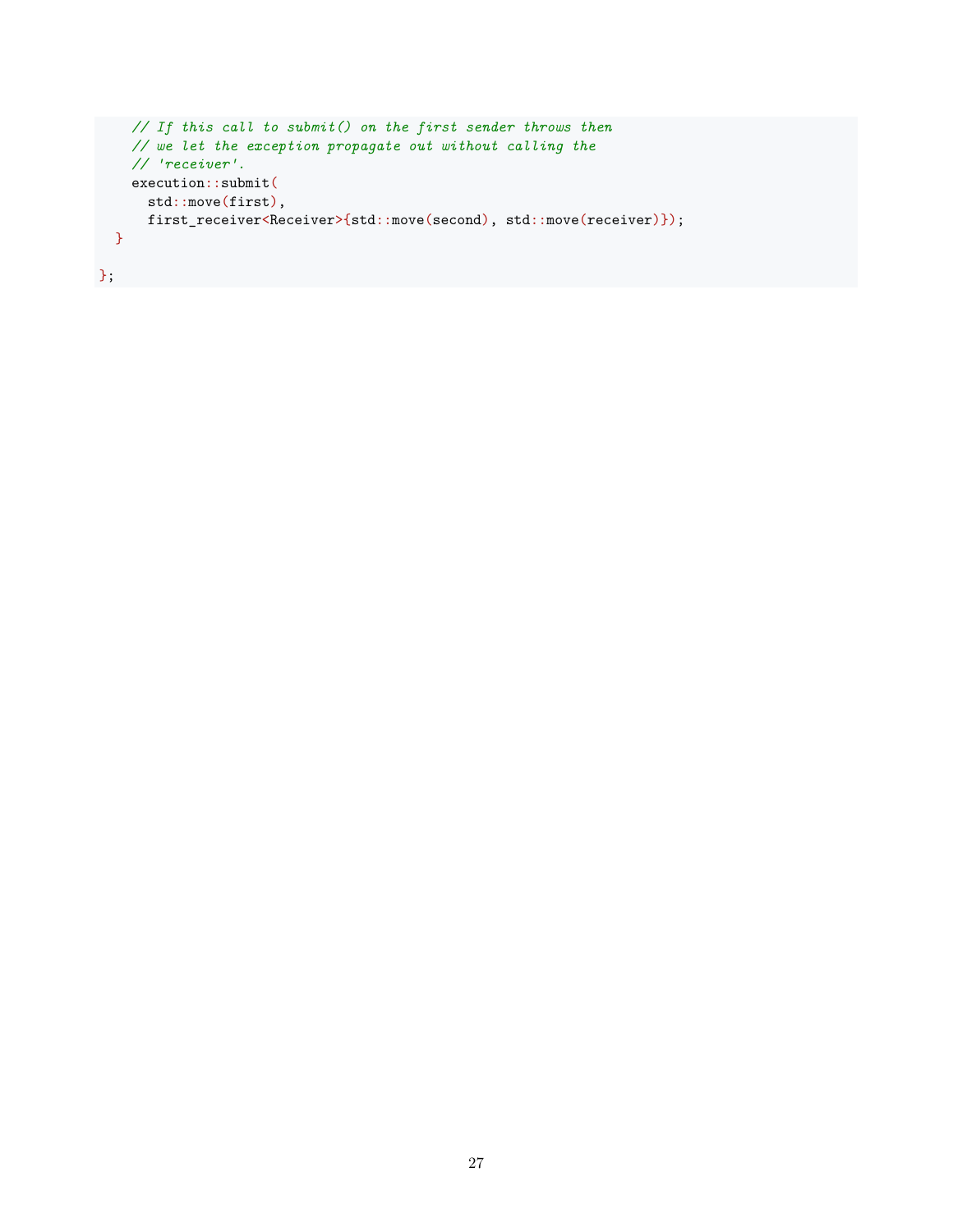# **5.2 Example 2: An improved sender-adaptor for sequencing senders using submit() as a basis**

This shows a more correct implementation that makes use of shared\_ptr to allow recovery in the case that the submit() on the second sender throws. We pass a copy of the shared ptr into submit() and also retain a copy that we can use in case submit() throws an exception.

```
template<typename Receiver>
class shared_receiver {
  std::shared_ptr<Receiver> receiver_;
public:
  explicit shared receiver(Receiver&& r)
    : receiver_(std::make_shared<Receiver>((Receiver&&)r))
  {}
  template<typename... Values>
    requires value_receiver<Receiver, Values...>
  void set_value(Values&&... values) && noexcept(
    is_nothrow_invocable_v<decltype(execution::set_value), Receiver, Values...>) {
    execution::set_value(std::move(*receiver_), (Values&&)values...);
  }
  template<typename Error>
    requires error_receiver<Receiver, Error>
  void set_error(Error&& error) && noexcept {
    exection::set_error(std::move(*receiver_), (Error & )error);
  }
  void set_done() && noexcept requires done_receiver<Receiver> {
    execution::set_done(std::move(*receiver_));
  }
};
template<typename First, typename Second>
class sequence_sender {
  First first;
  Second second;
  template<typename Receiver>
  class first_receiver {
    Second second;
    shared_receiver<Receiver> receiver;
  public:
    explicit first receiver(Second&& second, Receiver&& recevier)
      noexcept(std::is_nothrow_move_constructible_v<Second> &&
               std::is nothrow move constructible v<Receiver>)
      : second((Second&&)second), receiver((Receiver&&)receiver) {}
    void set_value() && noexcept {
      try {
        execution::submit(std::move(second), std::as_const(receiver));
      } catch (...) {
        // We only copied the receiver into submit() so we still have access
        // to the original receiver to deliver the error.
```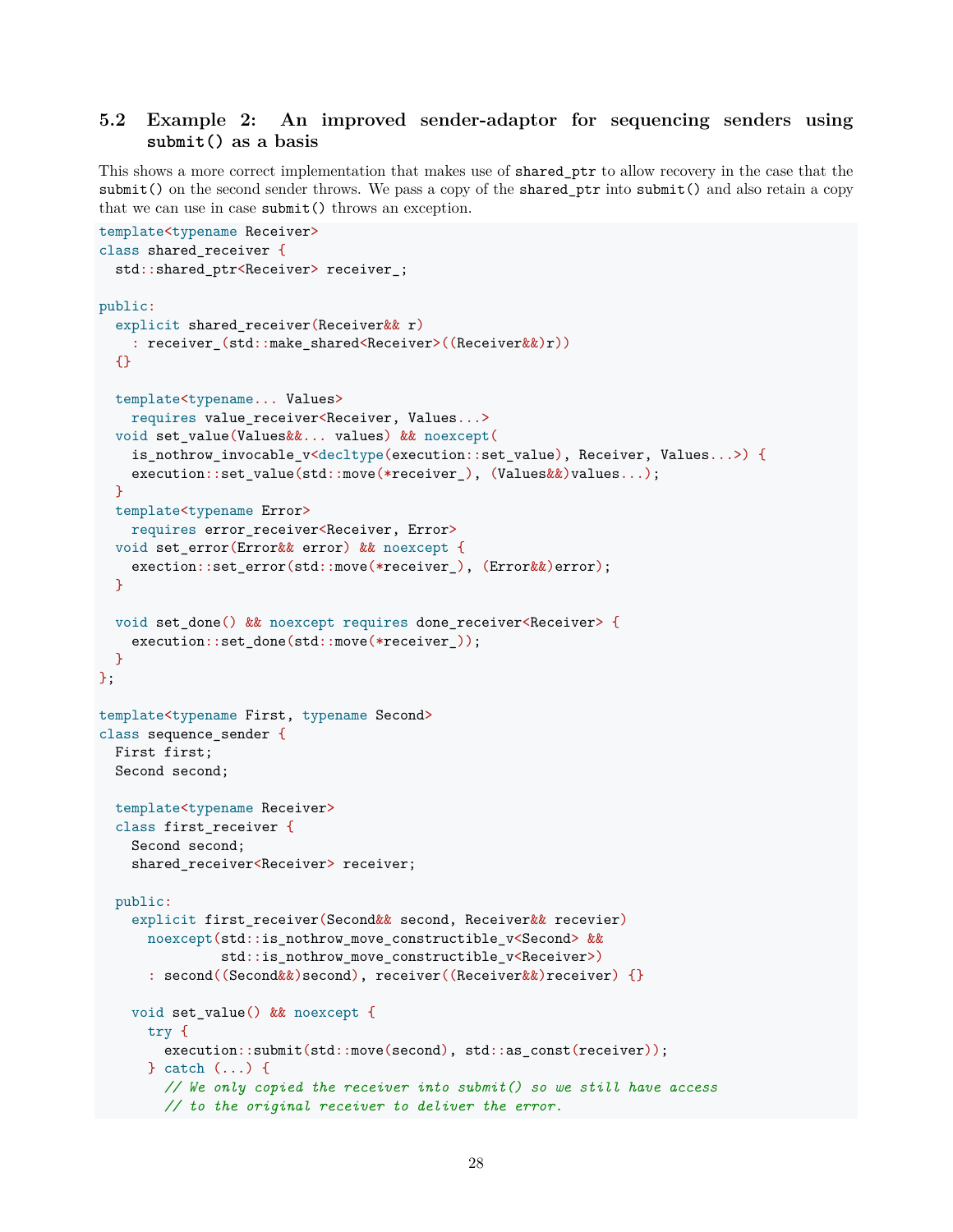```
//
        // Note that we must assume that if submit() throws then it will not
        // have already called any of the completion methods on the receiver.
        execution::set_error(std::move(receiver), std::current_exception());
     }
    }
    template<typename Error>
    void set_error(Error&& e) && noexcept {
      execution::set_error(std::move(receiver), (E&\&)e);
    }
    void set_done() && noexcept {
      execution::set_done(std::move(receiver));
    }
  };
public:
  explicit sequence_sender(First first, Second second)
   noexcept(std::is_nothrow_move_constructible_v<First> &&
             std::is_nothrow_move_constructible_v<Second>)
  : first((First&&)first), second((Second&&)second)
  {}
  template<typename Receiver>
    requires std::execution::sender_to<Second, shared_receiver<Receiver>>
  void submit(Receiver receiver) && {
    // If this call to submit() on the first sender throws then
    // we let the exception propagate out without calling the
    // 'receiver'.
    execution::submit(
     std::move(first),
     first receiver<Receiver>{std::move(second), std::move(receiver)});
  }
};
```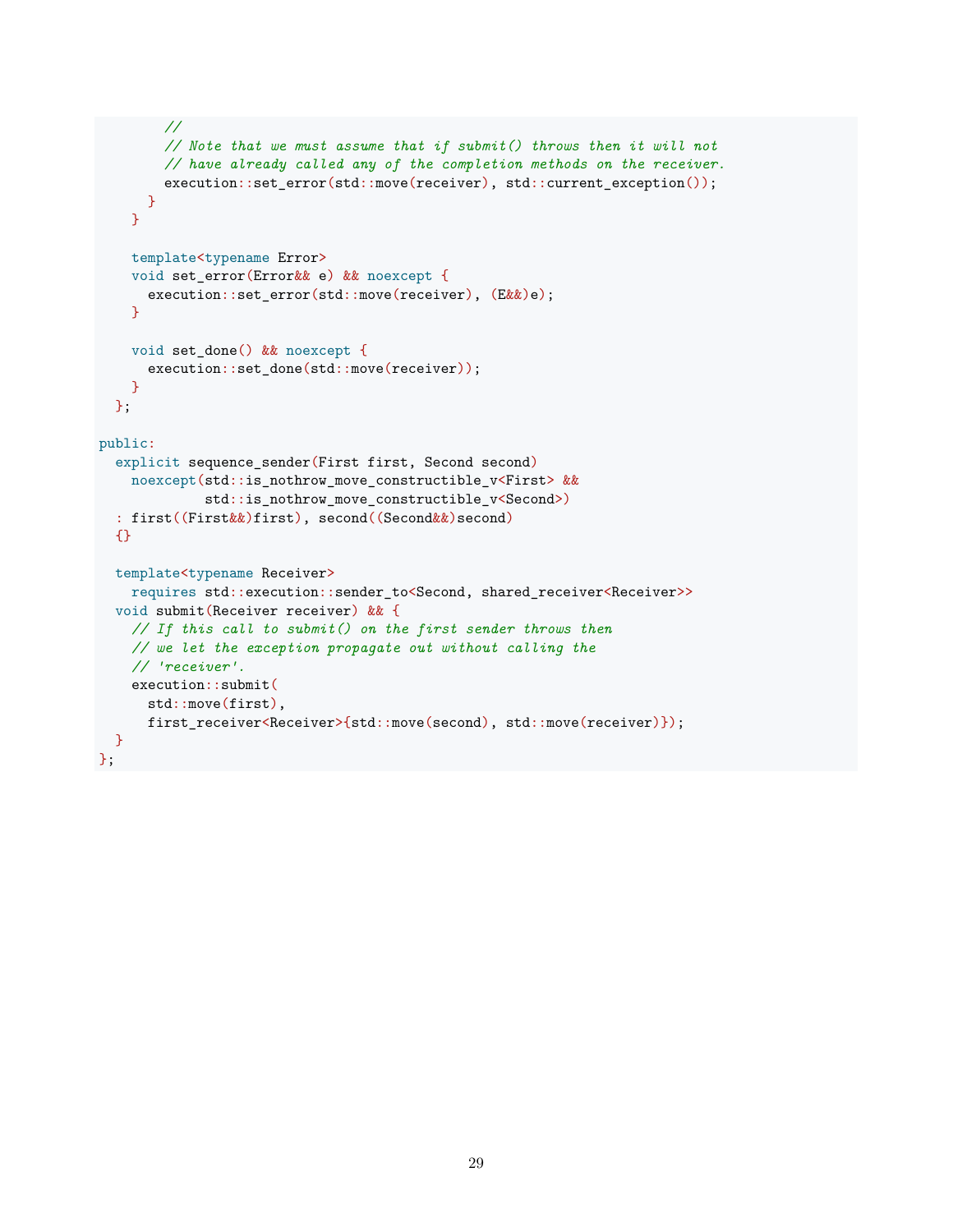# **5.3 Example 3: Implementation of the sequence() algorithm using connect()/start() based senders**

Notice that this implementation does not require any heap-allocations to implement correctly.

```
// Helper that allows in-place construction of std::variant element
// using the result of a call to a lambda/function. Relies on C++17
// guaranteed copy-elision when returning a prvalue.
template<std::invocable Func>
struct __implicit_convert {
 Func func;
  operator std::invoke_result_t<Func>() && noexcept(std::is_nothrow_invocable_v<Func>) {
    return std::invoke((Func&&)func);
  }
};
template<std::invocable Func>
__implicit_convert(Func) -> __implicit_convert<Func>;
template<typename First, typename Second>
class sequence_sender {
  template<typename Receiver>
  class operation_state {
    class second_receiver {
      operation_state* state_;
    public:
      explicit second_receiver(operation_state* state) noexcept : state_(state) {}
      template<typename... Values>
        requires std::execution::receiver_of<Receiver, Values...>
      void set_value(Values&&... values) noexcept(std::is_nothrow_invocable_v<
          decltype(std::execution::set_value), Receiver, Values...>) {
        std::execution::set_value(std::move(state_->receiver_), (Values&&)values...);
      }
      template<typename Error>
        requires std::execution::receiver<Receiver, Error>
      void set_error(Error&& error) noexcept {
        std::execution::set error(std::move(state ->receiver ), (Error&&)error);
      }
      void set_done() noexcept {
        std::execution::set_done(std::move(state_->receiver_));
      }
    };
    class first_receiver {
      operation_state* state_;
    public:
      explicit first_receiver(operation_state* state) noexcept : state_(state) {}
      void set value() noexcept {
        auto* state = state_j;
        try {
          auto& secondState = state->secondOp_.template emplace<1>(
            __implicit_convert{[state] {
              return std::execution::connect(std::move(state->secondSender_),
```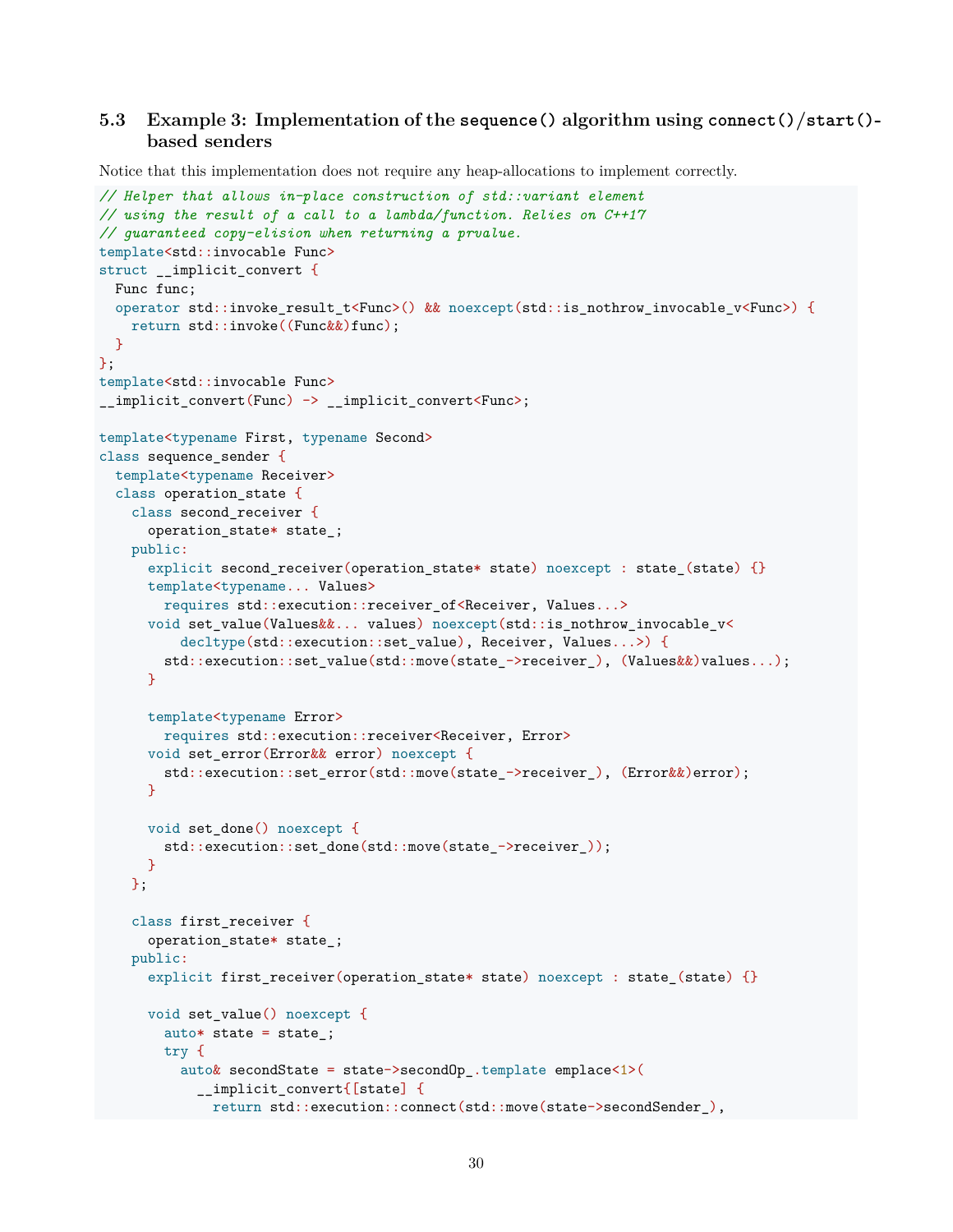```
first receiver{state});
           }});
          std::execution::start(secondState);
        } catch (...) {
          std::execution::set error(std::move(state->receiver ), std::current exception());
        }
     }
     template<typename Error>
        requires std::execution::receiver<Receiver, Error>
     void set_error(Error&& error) noexcept {
        std::execution::set_error(std::move(state_->receiver_), (Error&&)error);
     }
     void set done() noexcept {
        std::execution::set done(std::move(state ->receiver ));
     }
   };
   explicit operation_state(First&& first, Second&& second, Receiver receiver)
      : secondSender_((Second&&)second)
      , receiver_((Receiver&&)receiver)
      , state_(std::in_place_index<0>, __implicit_convert{[this, &first] {
                 return std::execution::connect(std::move(first),
                                                first_receiver{this});
               }})
   {}
   void start() & noexcept {
     std::execution::start(std::get<0>(state_));
   }
  private:
   Second secondSender_;
   Receiver receiver ;
   // This operation-state contains storage for the child operation-states of
   // the 'first' and 'second' senders. Only one of these is active at a time
   // so we use a variant to allow the second sender to reuse storage from the
   // first sender's operation-state.
   std::variant<std::execution::connect_result_t<First, first_receiver>,
                 std::execution::connect_result_t<Second, second_receiver>> state_;
 };
public:
  explicit sequence_sender(First first, Second second)
  : firstSender_((First&&)first)
  , secondSender_((Second&&)second)
  {}
 template<typename Receiver>
  operation_state<std::remove_cvref_t<Receiver>> connect(Receiver&& r) && {
```